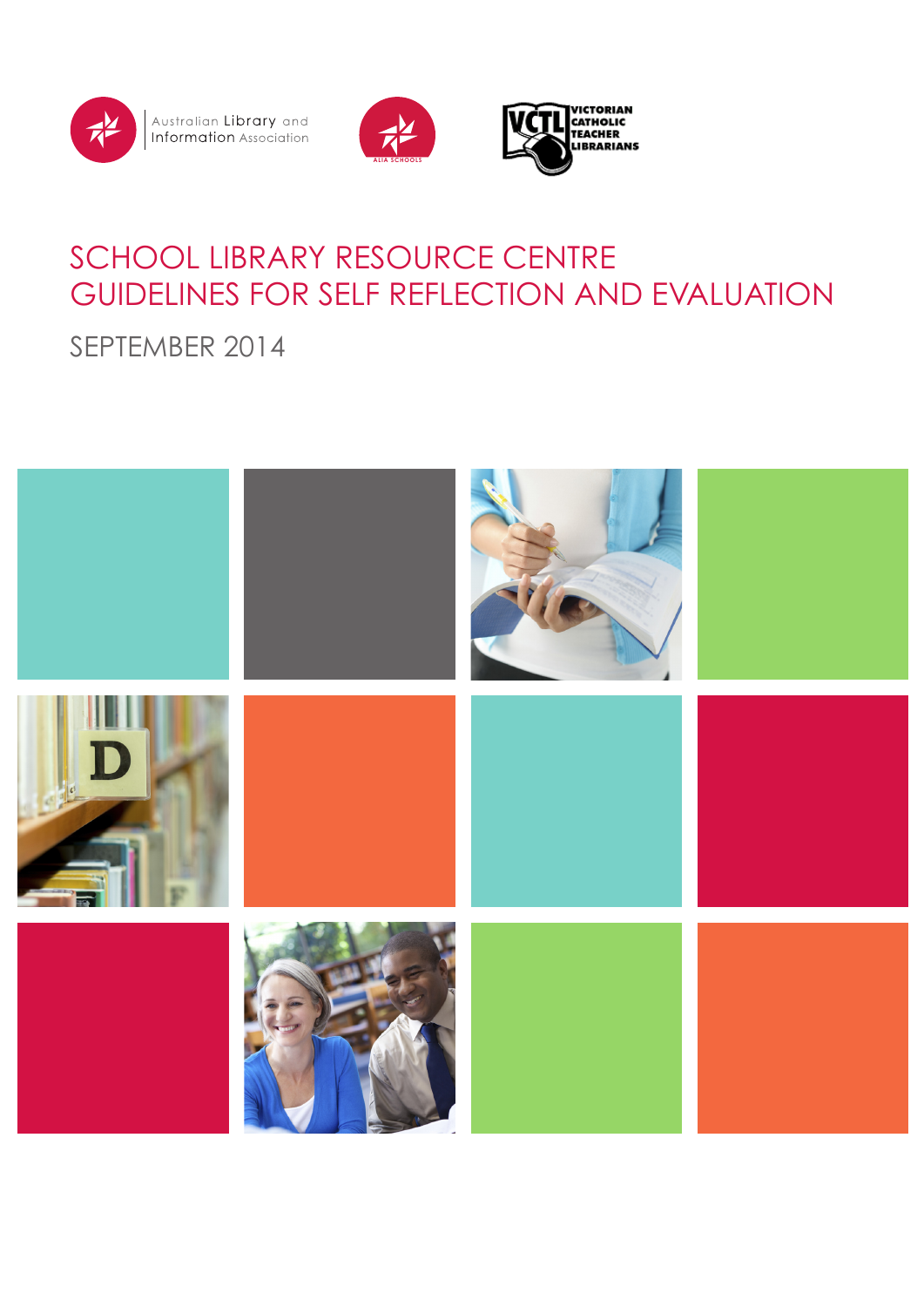**By the Australian Library and Information Association (ALIA) Schools and Victorian Catholic Teacher Librarians (VCTL) September 2014**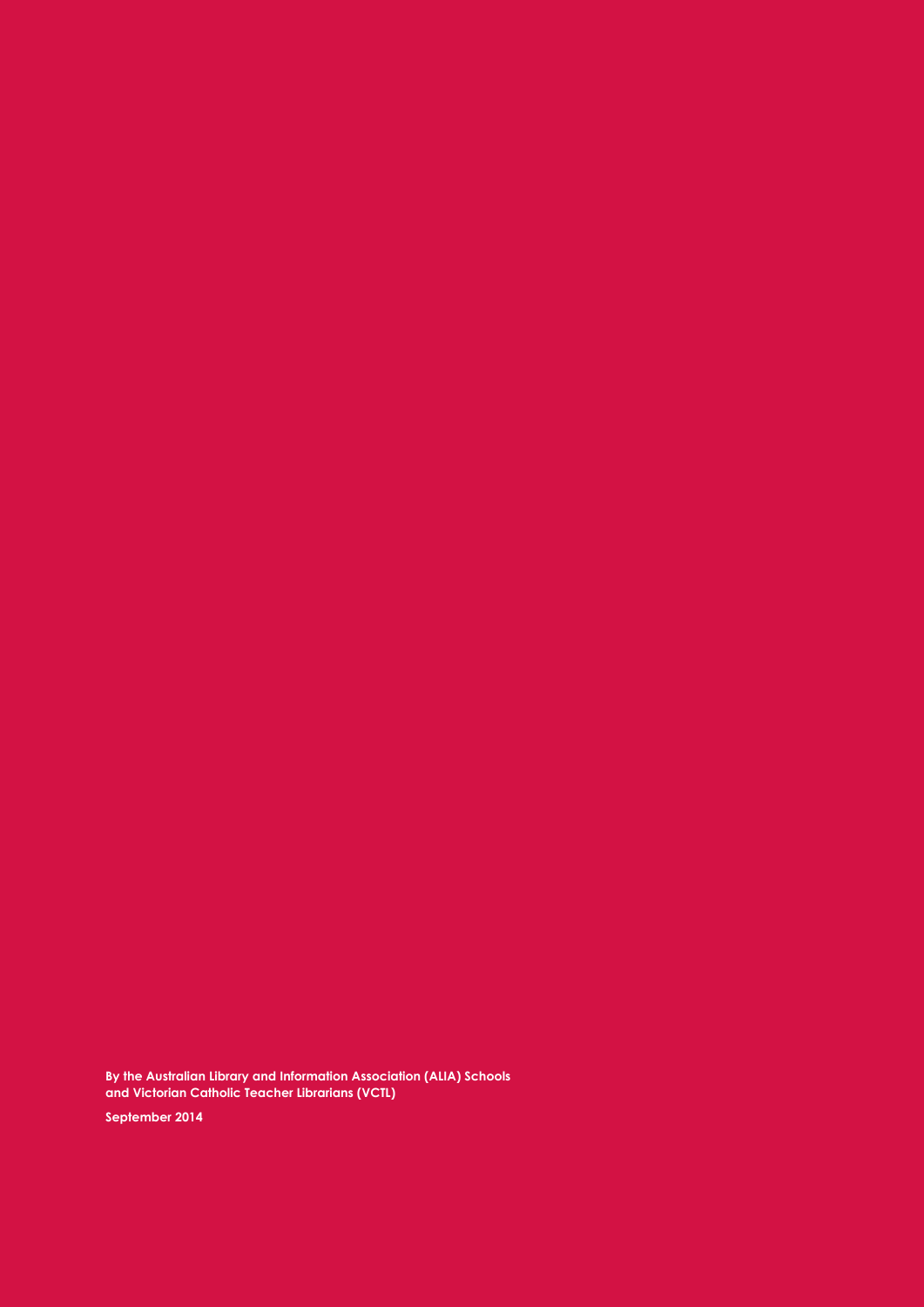### <span id="page-2-0"></span>PREAMBLE

A well managed School Library Resource Centre (Library) provides a foundation for innovative programs that improve student learning outcomes, it is therefore essential that the Library is included in the ongoing cycle of improvement that is undertaken by school communities. Inclusion of the Library in the self reflection process will ensure that there is accountability and the data collected will contribute to a more comprehensive evaluation of the extent to which the school is achieving its stated aims.

This document, prepared in a joint partnership by ALIA Schools and VCTL, aims to support schools in their self reflection. The information gathered would contribute to a self reflection report. In addition, the document provides a valuable strategy to use in the ongoing monitoring of the school's improvement plans.

The Library is a valuable asset both educationally and financially:

- n Educationally, there is a significant body of research that establishes the positive effect that the Library can have on student learning outcomes.
	- The 2011 House of Representatives report on *School libraries and teacher librarians in 21st century Australia* cites international and Australian research findings *proving the link between school libraries and scholastic achievement*. *School libraries and teacher librarians in 21st century Australia* (2011) Canberra, House of Representatives, Standing Committee on Education and Employment p37.
	- $\blacksquare$  Another aspect is the Library's contribution to literacy. One of the principle findings in the 2011 *Softlink Australian School Library Survey* is that *there is a significant positive relationship between a school's NAPLAN reading literacy score, the budget and staffing allocated to the school library*. www2.softlinkint.com/?au/softlink-australian-schools-survey
- n Financially, the Library's print and online collections represent a substantial investment. The staff employed to work in the Library are another significant financial consideration.
- Therefore on behalf the ALIA Schools and the VCTL this document is presented for use by all members of both associations.

#### WORKING PARTY MEMBERS

ALIA Schools: Anne Chowe, Anne Girolami [Chair], Susanne Graetsch

VCTL: Eileen Cooney, Fay Pattison, Denise Sleeth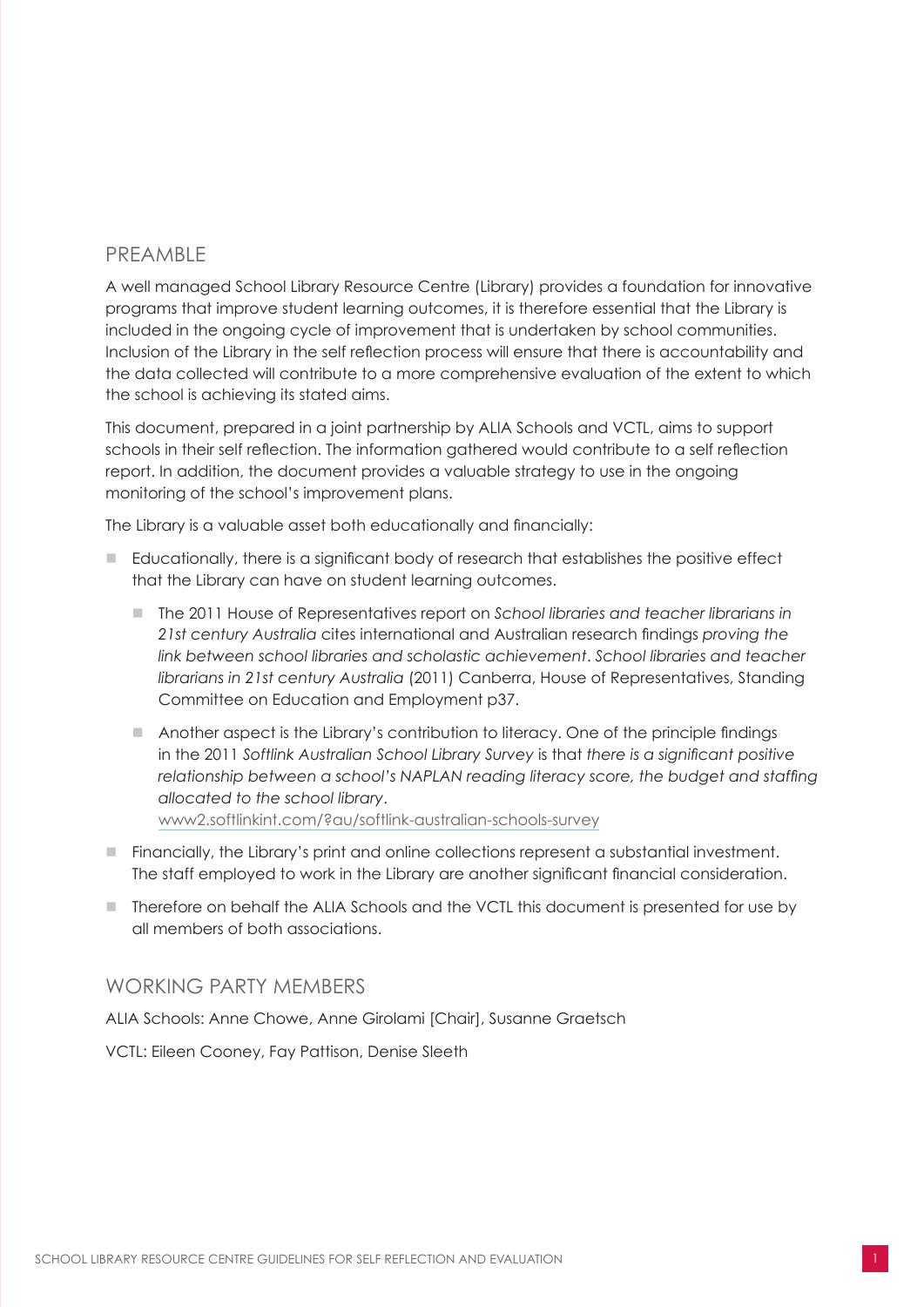# **CONTENTS**

| PREAMBLE                                                                  |                |
|---------------------------------------------------------------------------|----------------|
| SECTION 1: WHAT DO WE AIM TO ACHIEVE? HOW DO WE KNOW?                     | 3              |
| SECTION 2: WHAT HAVE WE ACHIEVED? HOW DO WE KNOW? WHAT EVIDENCE WAS USED? | $\overline{4}$ |
| SECTION 3: PHYSICAL ENVIRONMENT/LEARNING ENVIRONMENT                      | 5              |
| SECTION 4: FUTURE DIRECTIONS                                              | 6              |
| SECTION 1 NOTES                                                           | 7              |
| SECTION 2 NOTES                                                           | 8              |
| <b>SECTION 3 NOTES</b>                                                    | 13             |
| <b>RESOURCES LIST</b>                                                     | 21             |
| <b>GLOSSARY</b>                                                           | 22             |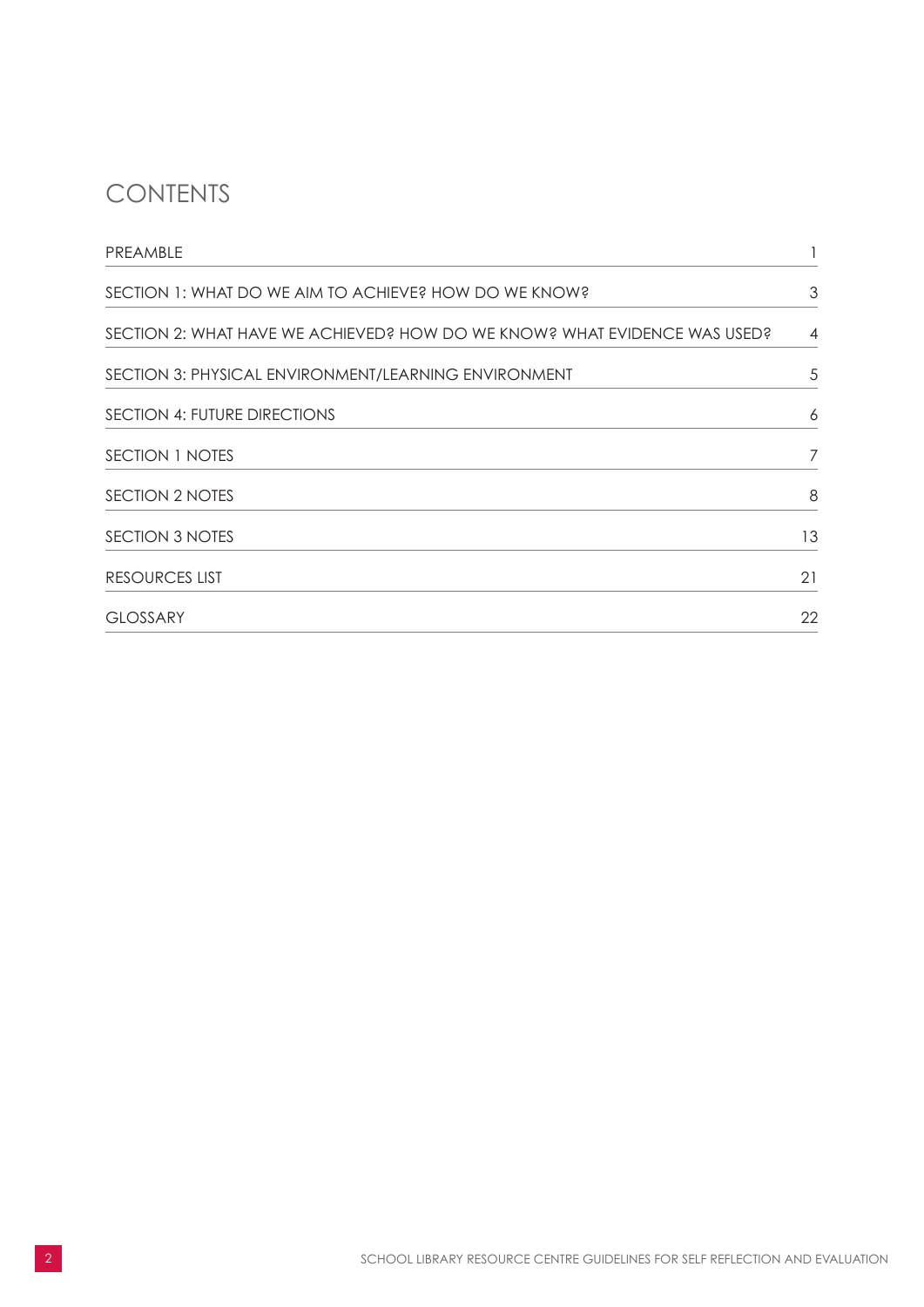# <span id="page-4-0"></span>SECTION 1: WHAT DO WE AIM TO ACHIEVE? HOW DO WE KNOW?

Provide evidence to show that the aims of the School Library Resource Centre are aligned with the school stated priorities or initiatives.

See Section 1 Notes for assistance with this task.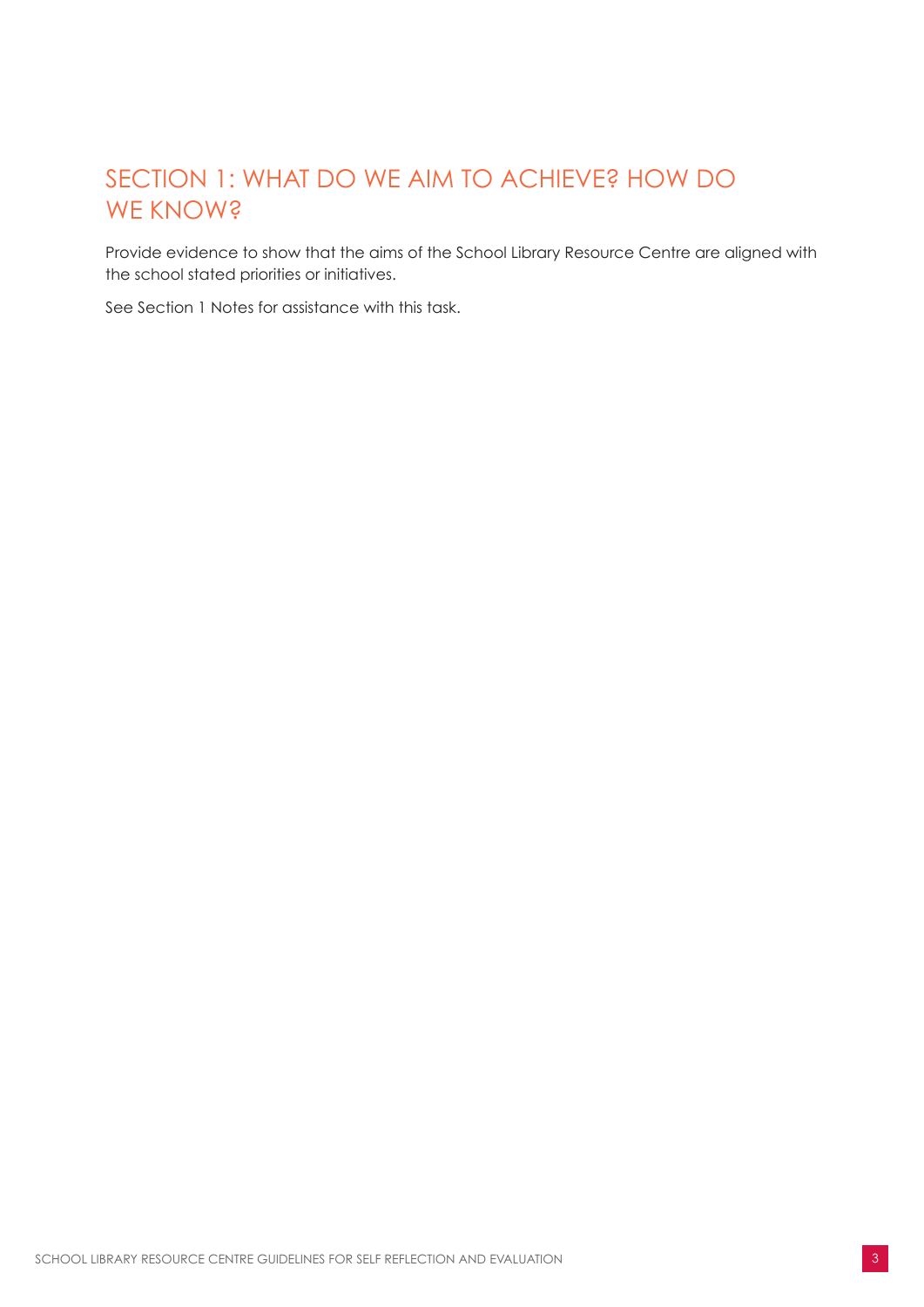# <span id="page-5-0"></span>SECTION 2: WHAT HAVE WE ACHIEVED? HOW DO WE KNOW? WHAT EVIDENCE WAS USED?

Demonstrate the achievements of the School Library Resource Centre in terms of learning and teaching as well as management and provide evidence to show that these relate to the school stated priorities and initiatives as in Section 1.

See Section 2 Notes for assistance with this task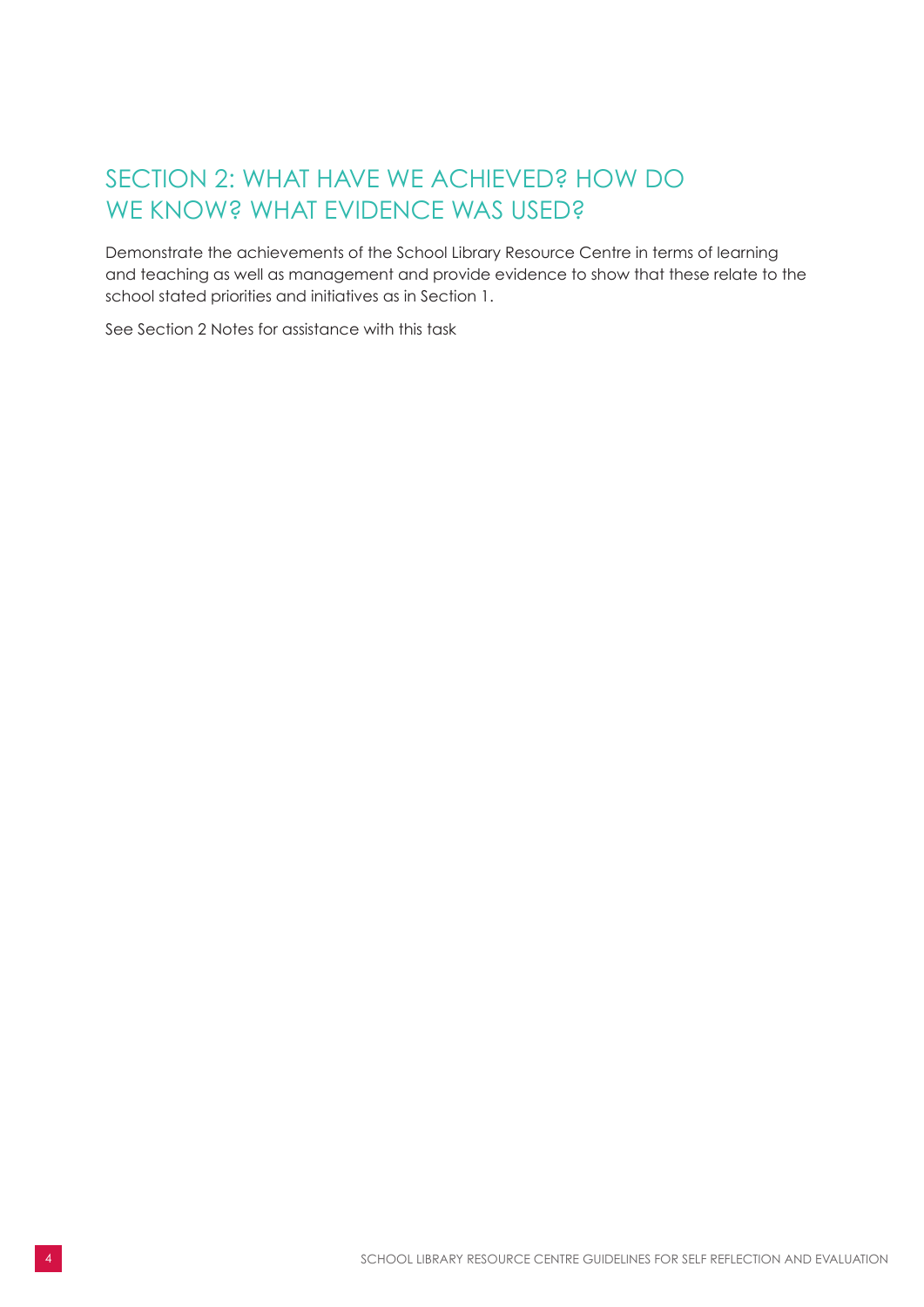# <span id="page-6-0"></span>SECTION 3: PHYSICAL ENVIRONMENT/LEARNING ENVIRONMENT

Comment on the adequacy of School Library Resource Centre facilities to meet the school stated priorities and initiatives.

See Section 3 Notes for assistance with this task.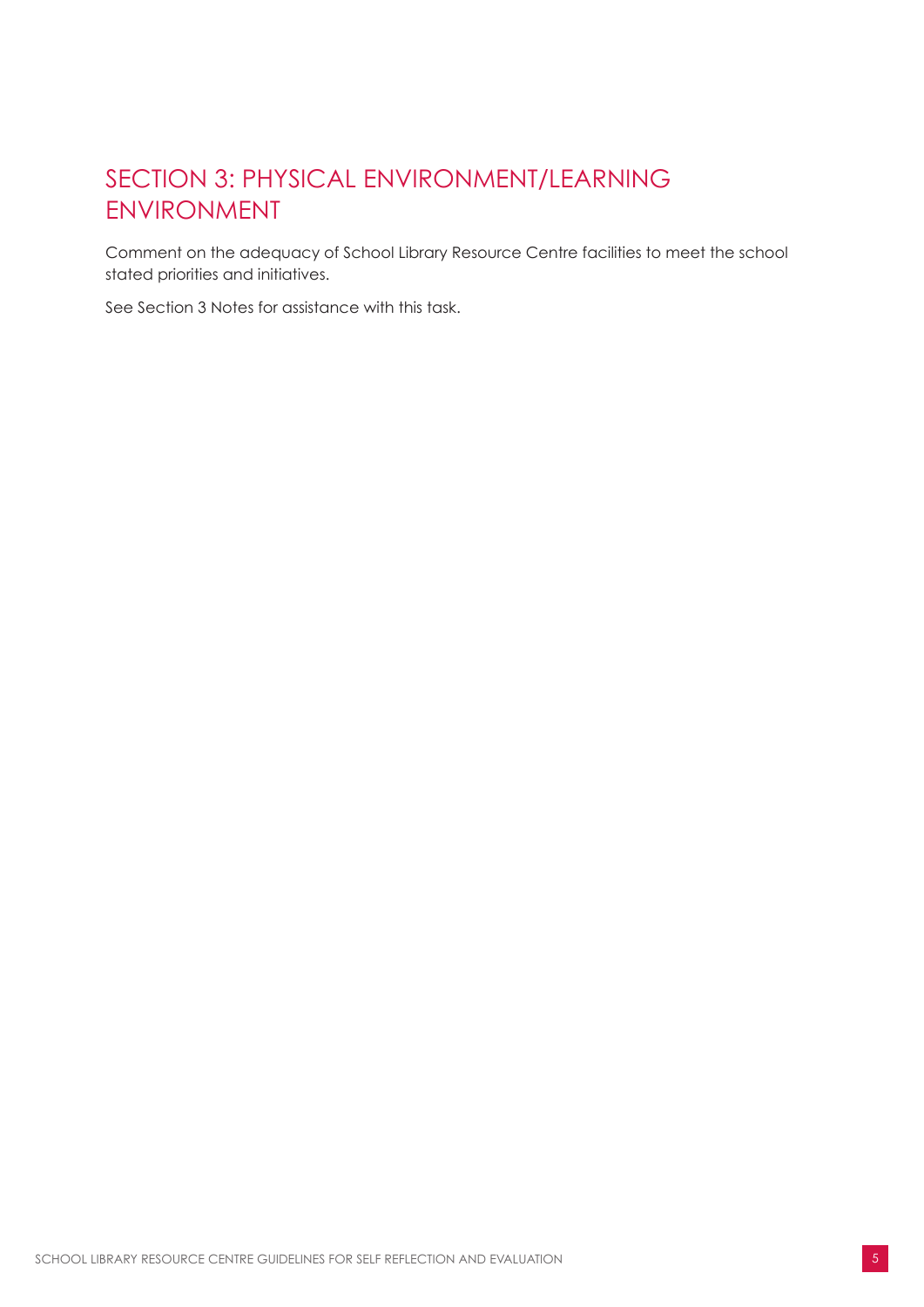### <span id="page-7-0"></span>SECTION 4: FUTURE DIRECTIONS

WHAT WOULD WE LIKE TO ACHIEVE?

WHAT DO WE HAVE TO DO TO ACHIEVE THESE OUTCOMES?

HOW WILL WE KNOW WHETHER WE HAVE ACHIEVED WHAT WE WANT?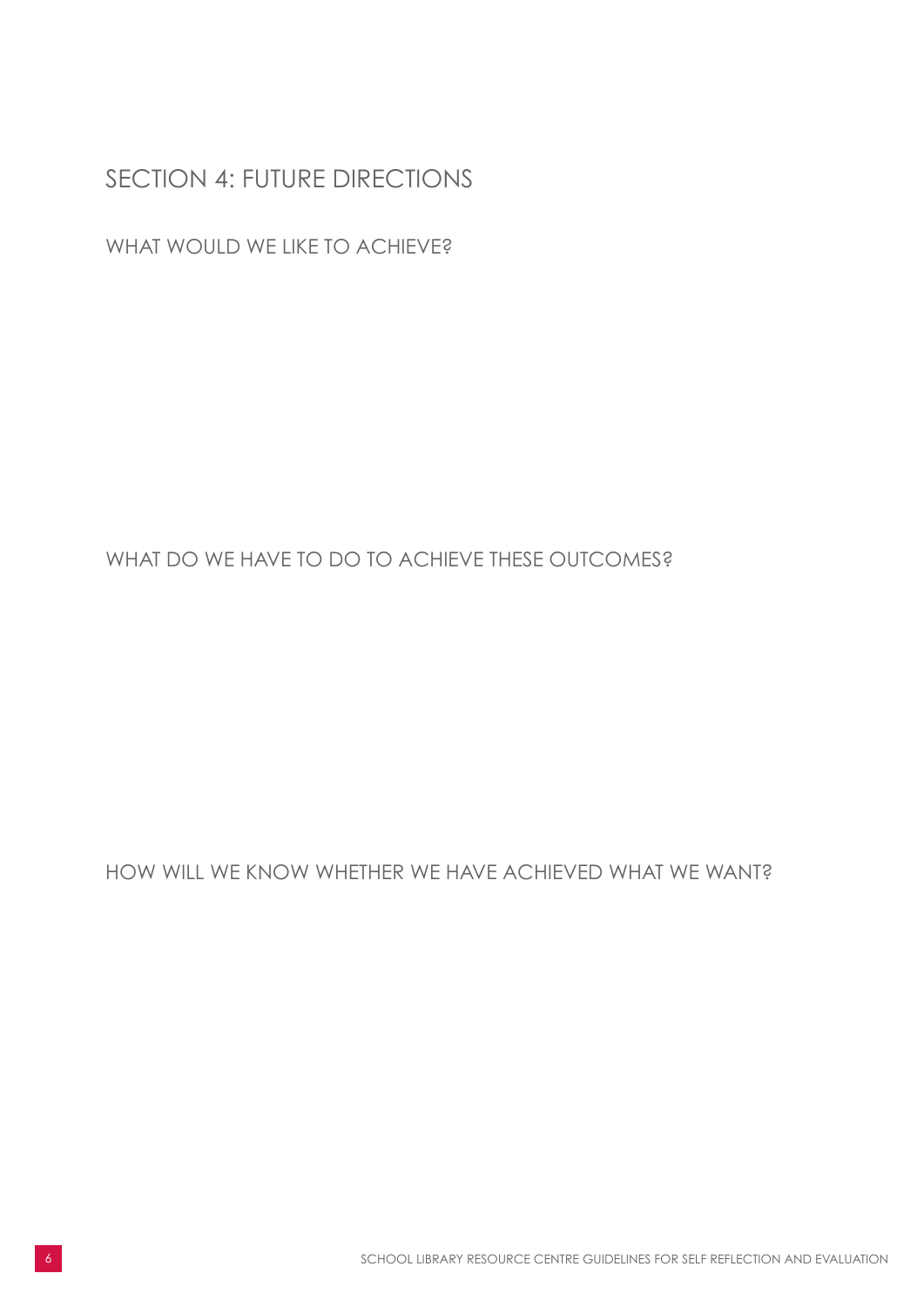## <span id="page-8-0"></span>SECTION 1 NOTES

### WHAT DO WE AIM TO ACHIEVE? HOW DO WE KNOW?

- Check documentation about the school library resource centre from previous self reflection, reviews or evaluation.
- Examine school policy documents relevant to the school library resource centre, for example:
	- Mission and vision statement
	- **E** Learning and teaching policy
	- **n** Collection development policy
	- Copyright policy
	- **n** ICT policy
	- **n** Other policies
	- **n** Consider other documents that may give insights into the aims of the school library resource centre:
		- **n** Program budgets from previous years
		- $\blacksquare$  Articles in the school newsletter, year book
		- $\blacksquare$  Statements in school promotional material
		- Statements in school library resource centre promotional material
		- $\blacksquare$  Annual reports from the school library resource centre
		- n Other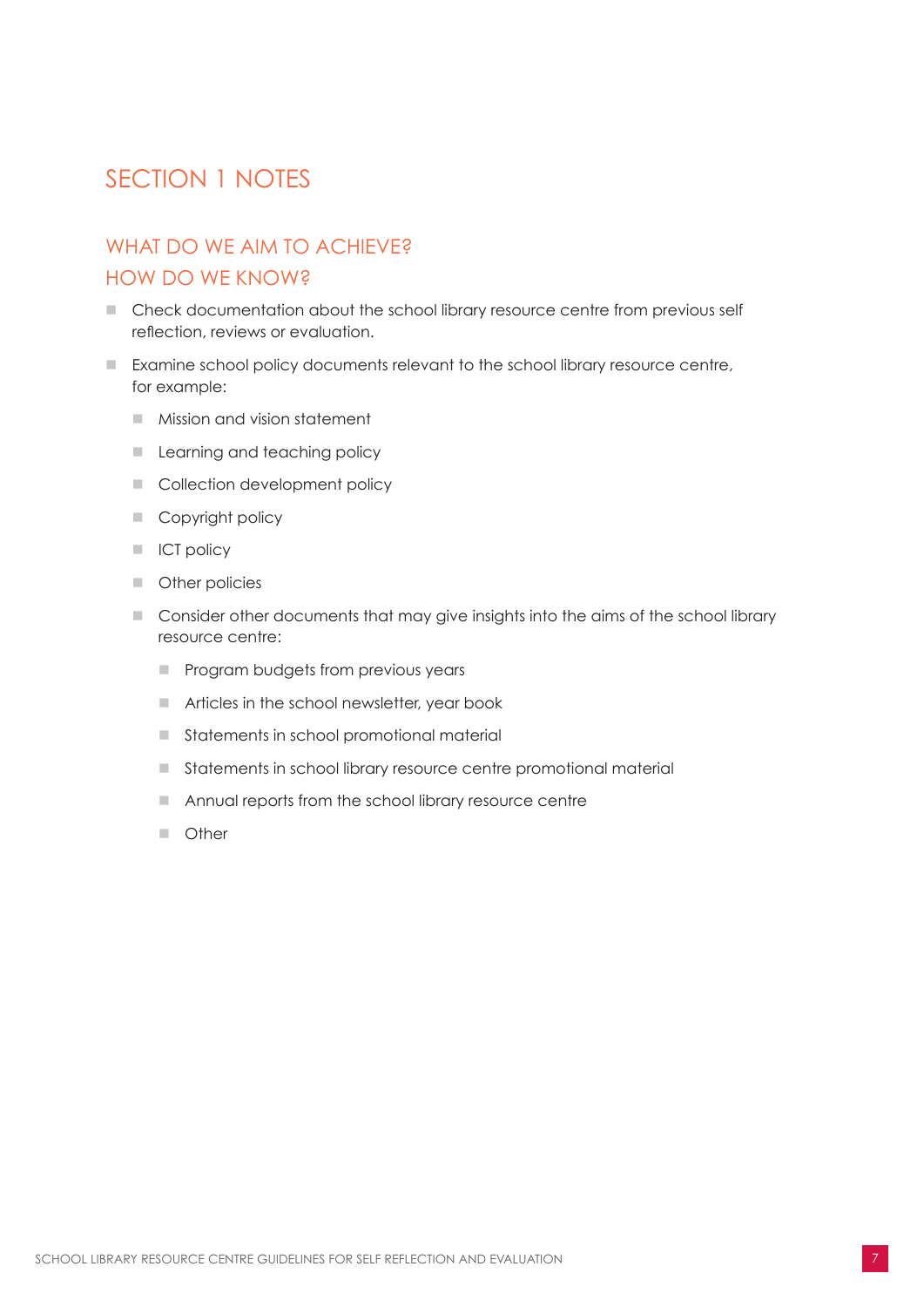## <span id="page-9-0"></span>SECTION 2 NOTES

### WHAT HAVE WE ACHIEVED? HOW DO WE KNOW? WHAT EVIDENCE WAS USED?

The following headings may be of assistance in identifying the school library resource centre's achievements in terms of learning and teaching as well as management. Refer to and provide appropriate evidence for the following:

- **n** Learning and teaching: program
- $\blacksquare$  Staffing
- $\blacksquare$  Services
- Collection management and development
- **n** Information and Communication Technology
- **n** Library software systems
- **n** Policies
- Communication

#### LEARNING AND TEACHING: PROGRAM

Use the following checklist regarding the documentation of the program to provide relevant information:

- $\blacksquare$  In what ways is the program documented?
- $\blacksquare$  What is the learning theory underpinning the program?
- $\blacksquare$  How are the capabilities, skills and dispositions chosen? What is the authority?
- **n** Is the program structured to accommodate both Literature and Information Literacy/Digital Literacy Skills?
- $\blacksquare$  Is there a scope and sequence chart of skills and dispositions?
- $\blacksquare$  How does the program differentiate the skills and content to provide for a range of learning styles and abilities?
- How are ICTs integrated into the program?
- $\blacksquare$  How does the program make explicit the responsibilities of learners to access and use information in an ethical manner?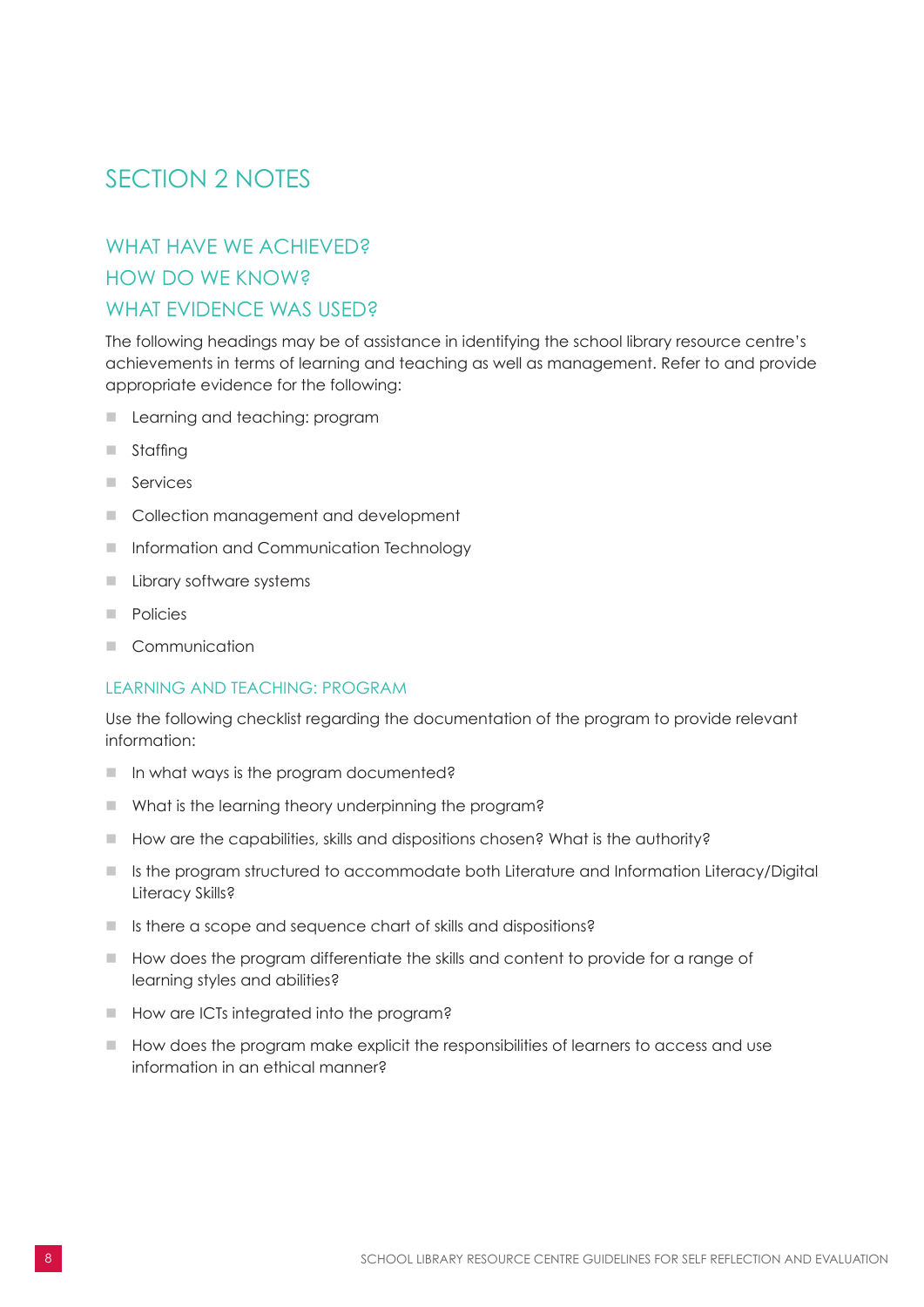- $\blacksquare$  Are there orientation programs for new staff and students?
- $\blacksquare$  Is there an annual report?
- Is evidence based practice a feature of the program? How is the evidence gathered and presented?
- Are students encouraged to regularly reflect on their learning with a view to improvement?
- How is feedback given on student progress?
- n Other

#### STAFFING

- Staffing allocation: give information on all staff paid to work in the school library resource centre
- $\blacksquare$  Staff qualifications: as above
- To whom does the person in charge of the school library resource centre report?
- n Where does the school library resource centre fit within the organizational structure of the school? If possible, include the school's organizational chart showing the position of the school library resource centre.
- Describe how the school library resource centre staff members provide leadership within the school community for example, membership on committees.
- **n** Describe how the school library resource centre staff members contribute to the school community.
- Check that role descriptions are current
- How are new school library resource centre staff inducted and trained?
- How are volunteers inducted and trained?
- **n** Describe opportunities for school library resource centre staff to attend professional learning sessions and network meetings.
- $\blacksquare$  What is the role of the school library resource centre staff in the provision of professional learning for the staff as a whole?
- $\blacksquare$  How much administration time is allocated: that is, time without face to face classes?
- Consider the school library resource centre duty rosters and the time allocated to desk duties and other responsibilities and comment on the priorities revealed.
- **n** Describe the performance review process or equivalent for school library resource centre staff members.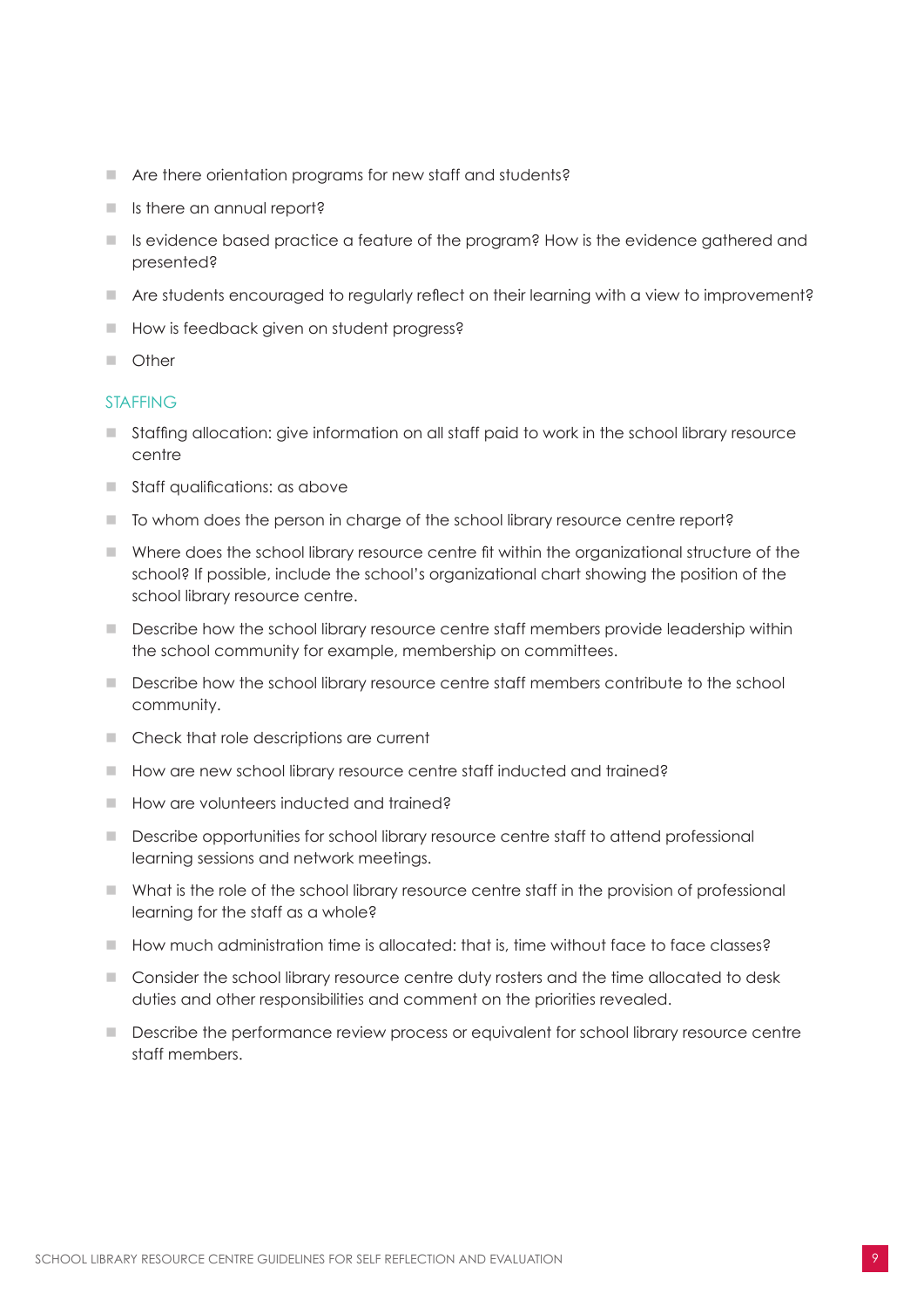#### **SERVICES**

- **n** Hours of access
- Compile statistics that give details of loans: print format, electronic formats, equipment, usage of the library physical space, special promotions, other. Use these to build a profile of library services and to identify any patterns or developing trends.
- n Survey staff and students to establish their perceptions of the school library resource centre's services. See suggested staff and student surveys to accompany this document.

#### COLLECTION MANAGEMENT AND DEVELOPMENT

- Comment on the status of Central Resource Management
- n Budget, recurrent: give details of the annual budget and how it is allocated to the categories within the collection, capital: furniture, shelving and equipment for the current year.
- **n** Collection size: Physical resources<sup>\*</sup>: include all catalogued/listed items less than 10 years old
- **n** Collection size: Online resources\*\*: include details of paid subscriptions to data bases, encyclopaedias etc
- $\blacksquare$  Stocktake: provide details, including relevant statistics

\*Physical resources: are those that include:

- n Print: books (reference, fiction, nonfiction), periodicals, newspapers, pamphlets, ephemera
- n Graphic: posters, pictures, maps, models realia kits
- Digital: stand alone, that is DVDs, CDs, CD-ROMs etc not stored on a network
- Hardware used to provide, create and present information: cameras, iPads, MP3 players etc

\*\*Networked resources: are digital resources that are available on the school's network or the web and are accessed concurrently by many users, such as full text data bases of journals/newspapers, online encyclopaedias, websites, Web 2.0 tools and resources.

### INFORMATION AND COMMUNICATIONS TECHNOLOGY

- **n** Describe the technology infrastructure available in the school library resource centre.
- **n** Describe the level of remote access to the school library resource centre catalogue and online resources that is available to the school community, for example from classrooms, from home.
- Describe access to digital resources used in the school, other than from the school library resource centre.
- **n** Describe the role of the school library resource centre in relation to the digital resources not accessed from the school library resource centre.
- **n** Comment on the school library resource centre's role in promoting safe usage.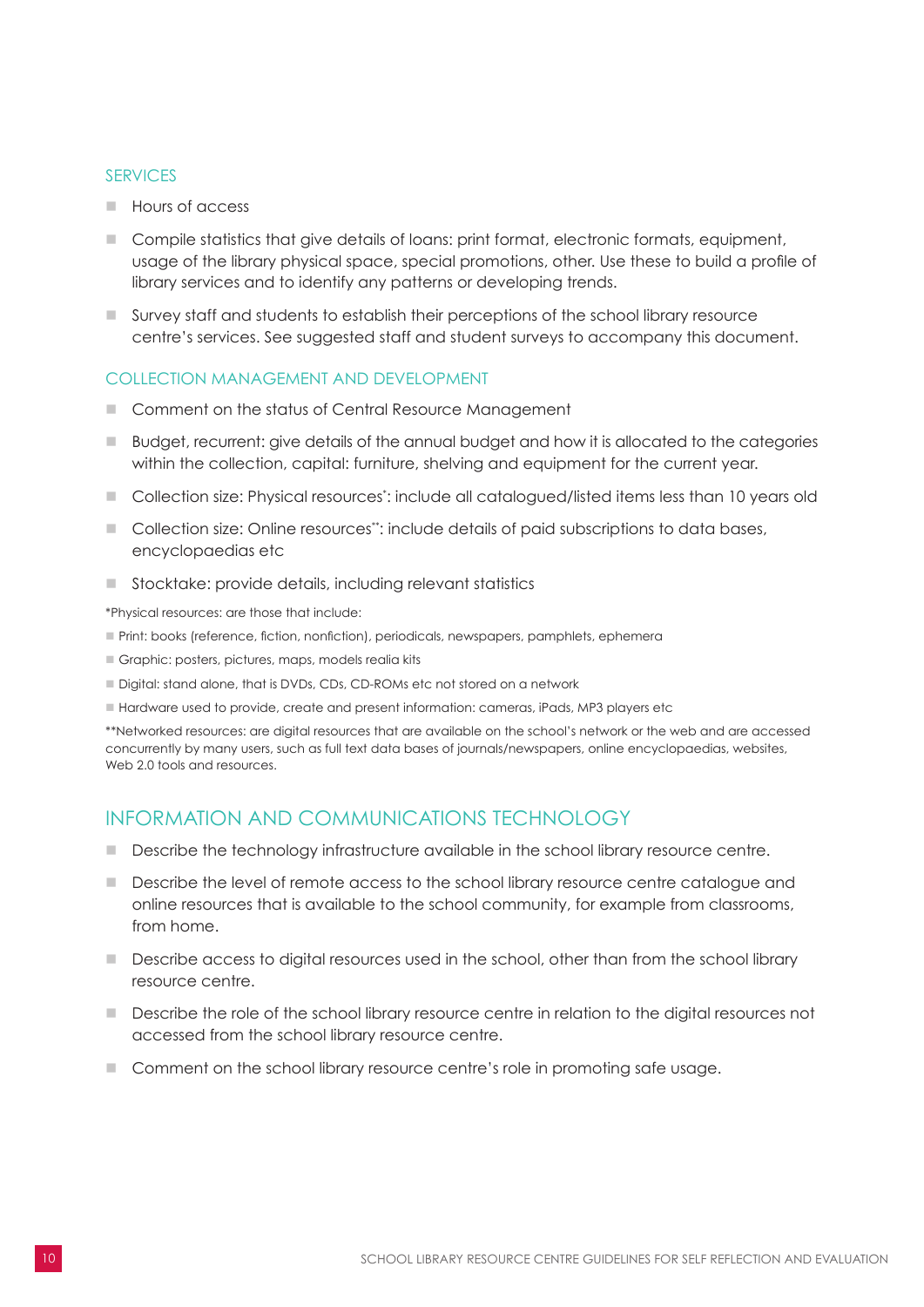- **n** Comment on the school library resource centre's role in ethical behaviours.
- **n** Describe the school library resource centre's online presence: intranet, homepage, wikis, blogging.
- Describe access to and support for digital devices for students and teachers.

#### LIBRARY SOFTWARE SYSTEM

- $\blacksquare$  Name the Library software system in use
- **n** Briefly note information under the following headings:
	- $\blacksquare$  Advantages of the system
	- Disadvantages of the system
	- $\blacksquare$  Future developments identified by the distributor
	- Is the system adequate to meet current and anticipated needs?
	- **n** Other

### **POLICIES**

Refer to *A Manual for Developing Policies and Procedures in Australian School Library Resource Centres* an initiative of the Australian Library and Information Association (ALIA) and the Victorian Catholic Teacher Librarians (VCTL) published electronically in 2007. This document describes the range of policies and procedures essential to a well managed school library resource centre.

From the list below, tick the policies and procedures that have been developed:

- Collection Development Policy and Procedures
- **n** Budget Policy and Procedures
- n Ordering Policy and Procedures
- Cataloguing Policy and Procedures
- **n** Processing Policy and Procedures
- n Circulation Policy and Procedures
- Stocktaking Policy and Procedures
- Copyright Policy and Procedures
- Other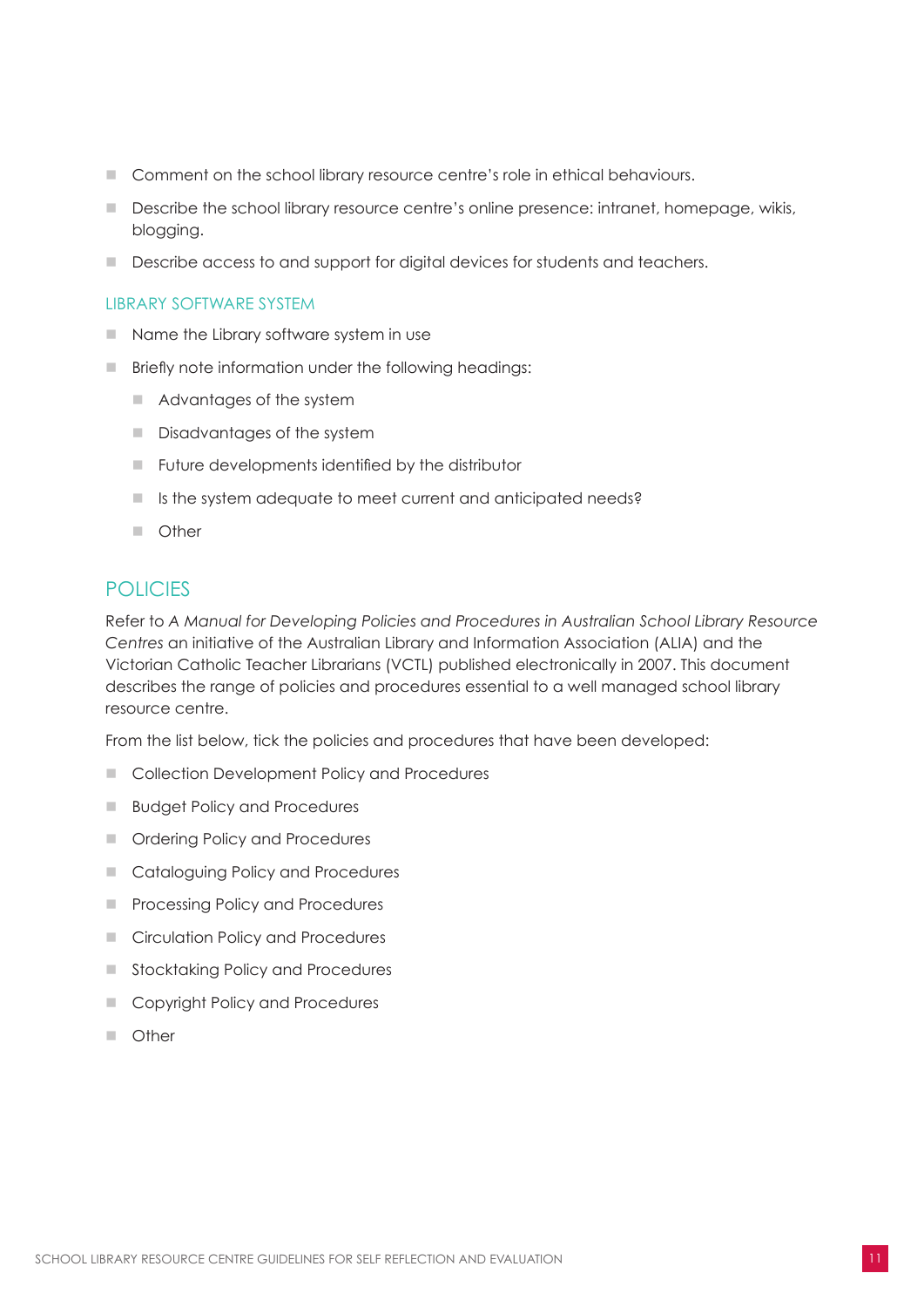### **COMMUNICATION**

The following items listed may be of assistance in identifying the school library resource centre communication practice:

- n School library resource centre information is presented at parent education meetings
- School library resource centre news is presented to the wider school community at assemblies and via school newsletters and/or library news sheets
- Meetings of school library resource centre staff members (full time, part time and volunteer) occur regularly
- $\Box$  User information is available to explain use of catalogue and/or the search terminal
- $\blacksquare$  There are opportunities at staff meetings for presentations/discussions about library issues
- Regular communication occurs between school library resource centre staff and the school leadership team
- n Regular communication occurs between school library resource centre staff and classroom and other specialist teachers
- $\blacksquare$  There is liaison with the local public library
- **n** School library resource centre news and events are publicised in the local newspaper
- **n** School library resource centre services/resources are regularly advertised and promoted to staff and students via print and electronic notices
- n Parental assistance is welcomed
- n Other

Adapted from: S*chool Libraries: Guidelines for use with School Development Planning in Parish Primary Schools*. Catholic Education Office Melbourne, 1994, Out of Print.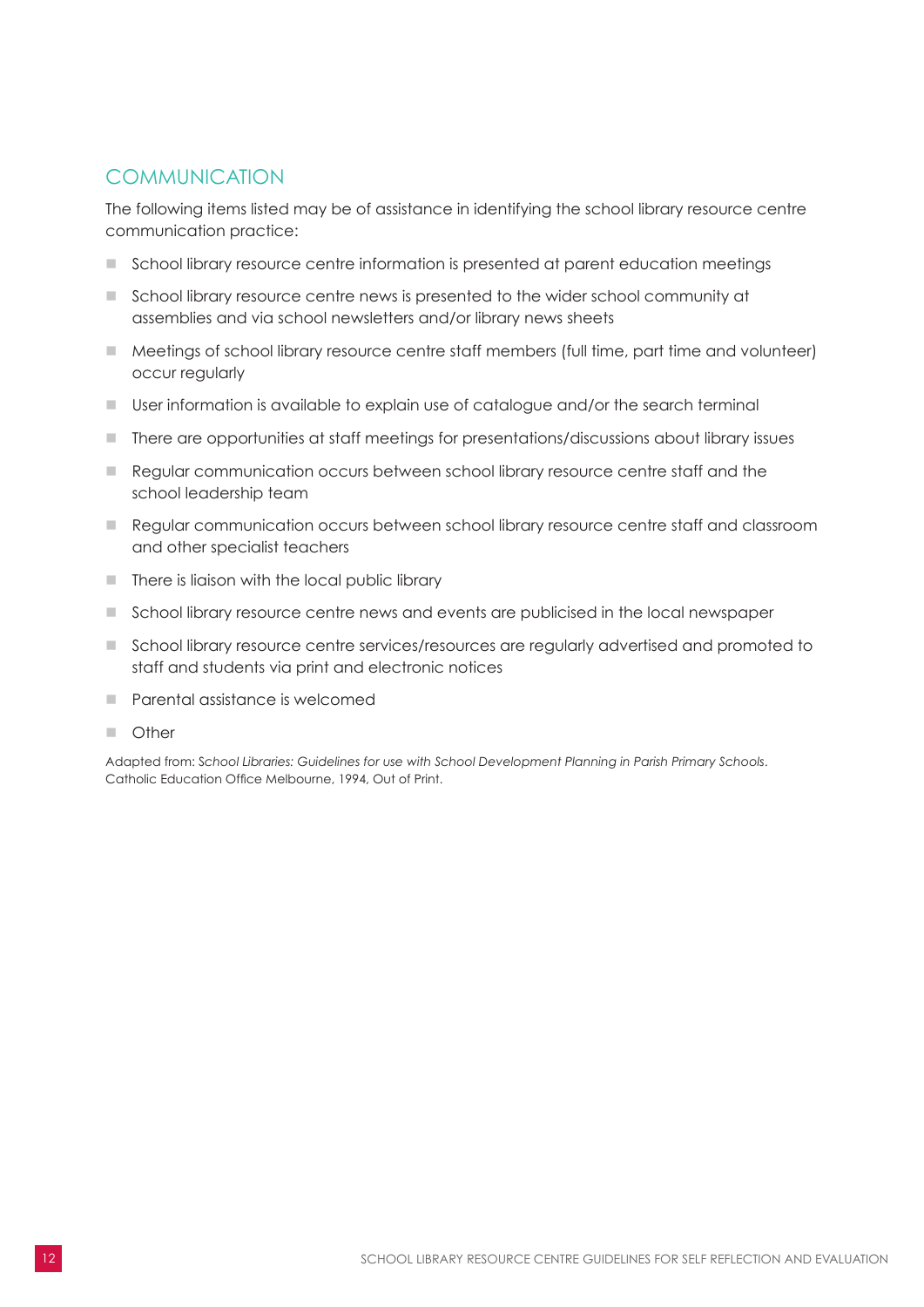# <span id="page-14-0"></span>SECTION 3 NOTES

### PHYSICAL ENVIRONMENT/LEARNING ENVIRONMENT ADEQUACY OF SCHOOL LIBRARY RESOURCE CENTRE FACILITIES

Complete the following checklist for a quick overview of the adequacy of school library resource centre facilities.

The statements are intended to assist in determining the state of the school library resource centre's physical facilities. If you respond 'Yes' to the majority of these statements then the school library resource centre would appear to be an attractive, well organized space ready to be utilized by the school community.

Those statements to which you respond 'Needs Attention' may indicate areas which require further consideration and development, note an action/strategy which may be used to bring about improvement.

| Statement                                                                                   | Yes | Needs attention |
|---------------------------------------------------------------------------------------------|-----|-----------------|
| <b>Physical building</b>                                                                    |     |                 |
| The external ambience and visibility of the school library resource centre<br>is inviting.  |     |                 |
| The school library resource centre is centrally located within the school.                  |     |                 |
| The school library resource centre is easily accessible to staff and students.              |     |                 |
| Access is provided for persons with disability.                                             |     |                 |
| The noise level from external sources is acceptable.                                        |     |                 |
| Efficient and effective security measures are in place.                                     |     |                 |
| There are adequate signs to indicate the location of the school library<br>resource centre. |     |                 |
| Entrances and exits are appropriately placed and signed.                                    |     |                 |
| Sustainability features of the school library resource centre are maximized.                |     |                 |
| All aspects conform with Occupational Health and Safety Standards.                          |     |                 |
| <b>Action/Strategy</b>                                                                      |     |                 |
|                                                                                             |     |                 |
|                                                                                             |     |                 |
|                                                                                             |     |                 |
|                                                                                             |     |                 |
|                                                                                             |     |                 |
|                                                                                             |     |                 |
|                                                                                             |     |                 |
|                                                                                             |     |                 |
|                                                                                             |     |                 |
|                                                                                             |     |                 |
|                                                                                             |     |                 |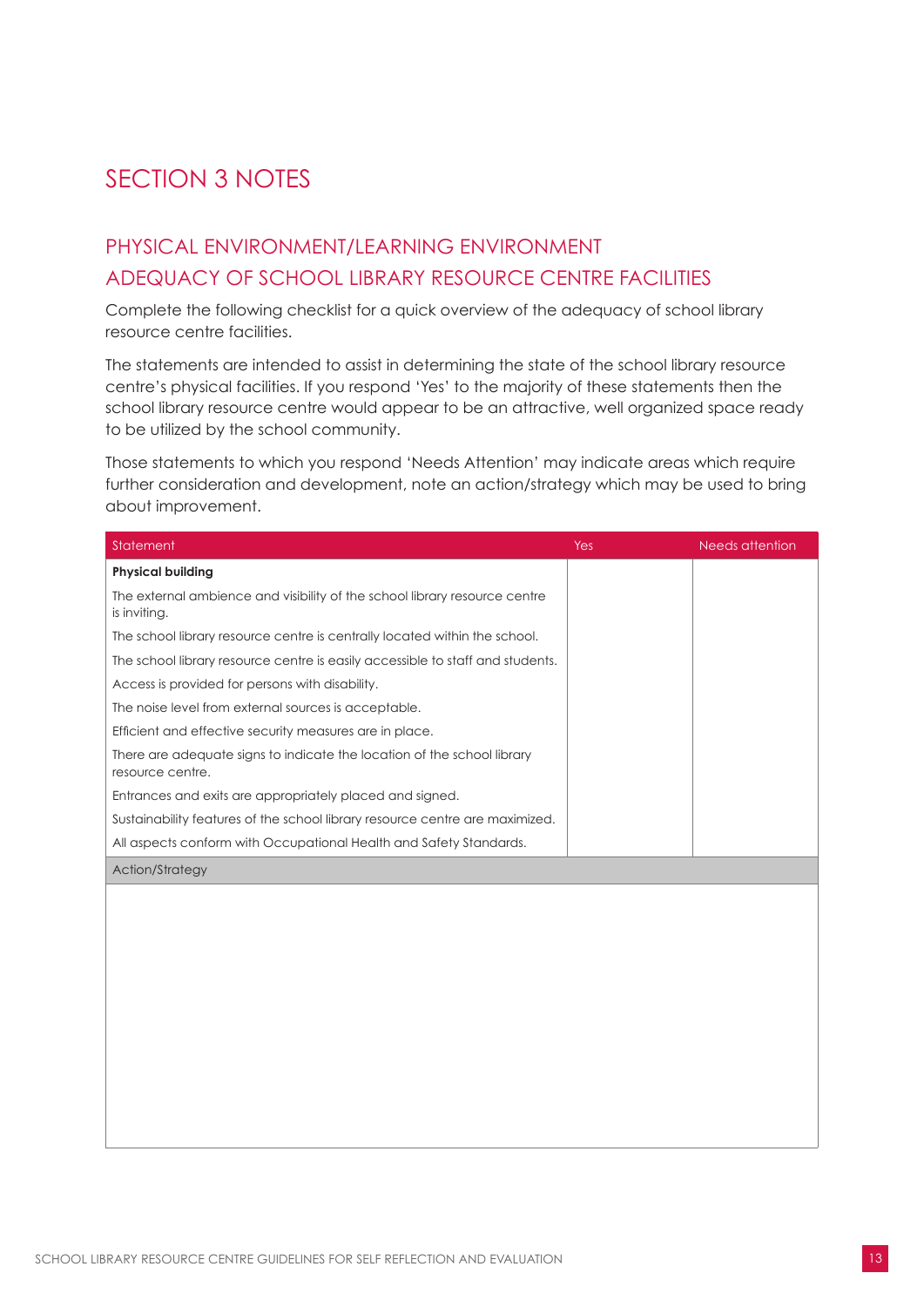| Statement                                                                                  | <b>Yes</b> | Needs attention |
|--------------------------------------------------------------------------------------------|------------|-----------------|
| Information and Communication Technology infrastructure                                    |            |                 |
| The infrastructure is:                                                                     |            |                 |
| $\blacksquare$ Stable                                                                      |            |                 |
| Adequate for its purposes                                                                  |            |                 |
| Keeps pace with developments                                                               |            |                 |
| Adequately maintained                                                                      |            |                 |
| Accommodates flexibility in the design and layout of the school library<br>resource centre |            |                 |
| Has scope for future development.                                                          |            |                 |
| Action/Strategy                                                                            |            |                 |
|                                                                                            |            |                 |
|                                                                                            |            |                 |
|                                                                                            |            |                 |
|                                                                                            |            |                 |
|                                                                                            |            |                 |
|                                                                                            |            |                 |
|                                                                                            |            |                 |
|                                                                                            |            |                 |
|                                                                                            |            |                 |
|                                                                                            |            |                 |
|                                                                                            |            |                 |

| Statement                                                                                                                     | Yes | Needs attention |
|-------------------------------------------------------------------------------------------------------------------------------|-----|-----------------|
| Design and layout                                                                                                             |     |                 |
| The internal ambience of the school library resource centre is inviting.                                                      |     |                 |
| The floor plan includes areas for:                                                                                            |     |                 |
| Seating class groups and individuals (it is recommended that seating<br>should be provided for 12% of the student population) |     |                 |
| Learning and teaching spaces                                                                                                  |     |                 |
| $\blacksquare$ Space for storytelling, relaxed reading                                                                        |     |                 |
| ■ Audiovisual storage and operation                                                                                           |     |                 |
| Computers/devices/printers/scanners/photocopiers/ other peripherals                                                           |     |                 |
| Catalogue access                                                                                                              |     |                 |
| ■ Quiet work                                                                                                                  |     |                 |
| $\blacksquare$ Browsing                                                                                                       |     |                 |
| $\blacksquare$ Workroom                                                                                                       |     |                 |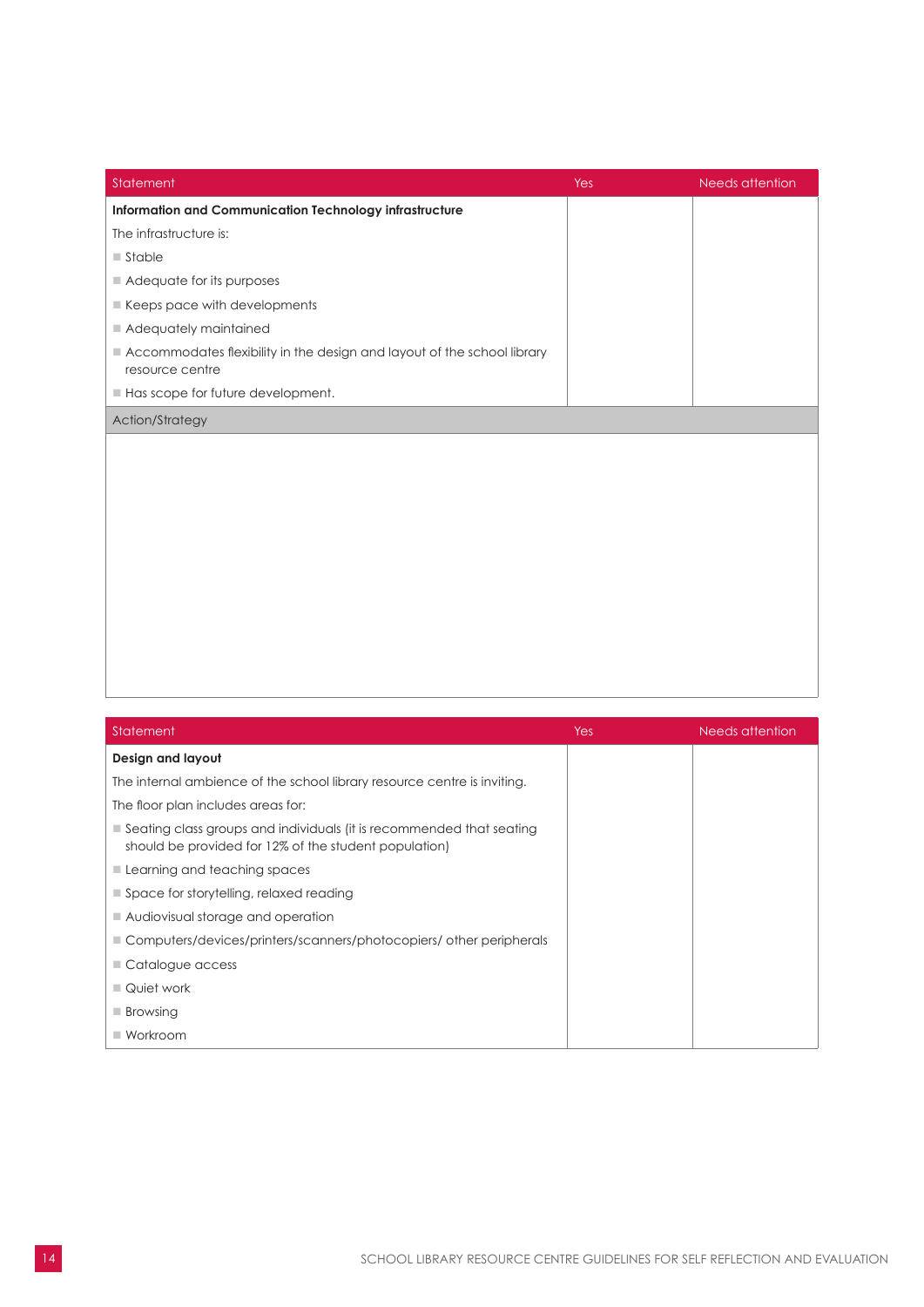| $\blacksquare$ Office                                                                   |  |
|-----------------------------------------------------------------------------------------|--|
| Circulation                                                                             |  |
| Storage/closed access                                                                   |  |
| $\blacksquare$ Foyer.                                                                   |  |
| All areas within the school library resource centre are clearly signed.                 |  |
| The floor plan allows for:                                                              |  |
| Easy access to all sections                                                             |  |
| Supervision of all areas                                                                |  |
| $\blacksquare$ Flexible use.                                                            |  |
| There are sufficient, easily accessed, opportunities for display in various<br>formats. |  |
| These display opportunities are in:                                                     |  |
| <b>Usable condition</b>                                                                 |  |
| Good condition                                                                          |  |
| Effective measures are taken to control:                                                |  |
| ■ Temperature                                                                           |  |
| ■ Ventilation                                                                           |  |
| <b>Humidity</b>                                                                         |  |
| $\Box$ Dust.                                                                            |  |
| Lighting conforms to required standards.                                                |  |
| Floor covering is appropriate.                                                          |  |
| Access to email, telephone, fax and photocopier is provided.                            |  |
| A wet area or easy access to water is available.                                        |  |
| Toilet access is provided.                                                              |  |
| All aspects conform with Occupational Health and Safety Standards.                      |  |
| Action/Strategy                                                                         |  |
|                                                                                         |  |
|                                                                                         |  |
|                                                                                         |  |
|                                                                                         |  |
|                                                                                         |  |
|                                                                                         |  |
|                                                                                         |  |
|                                                                                         |  |
|                                                                                         |  |
|                                                                                         |  |
|                                                                                         |  |
|                                                                                         |  |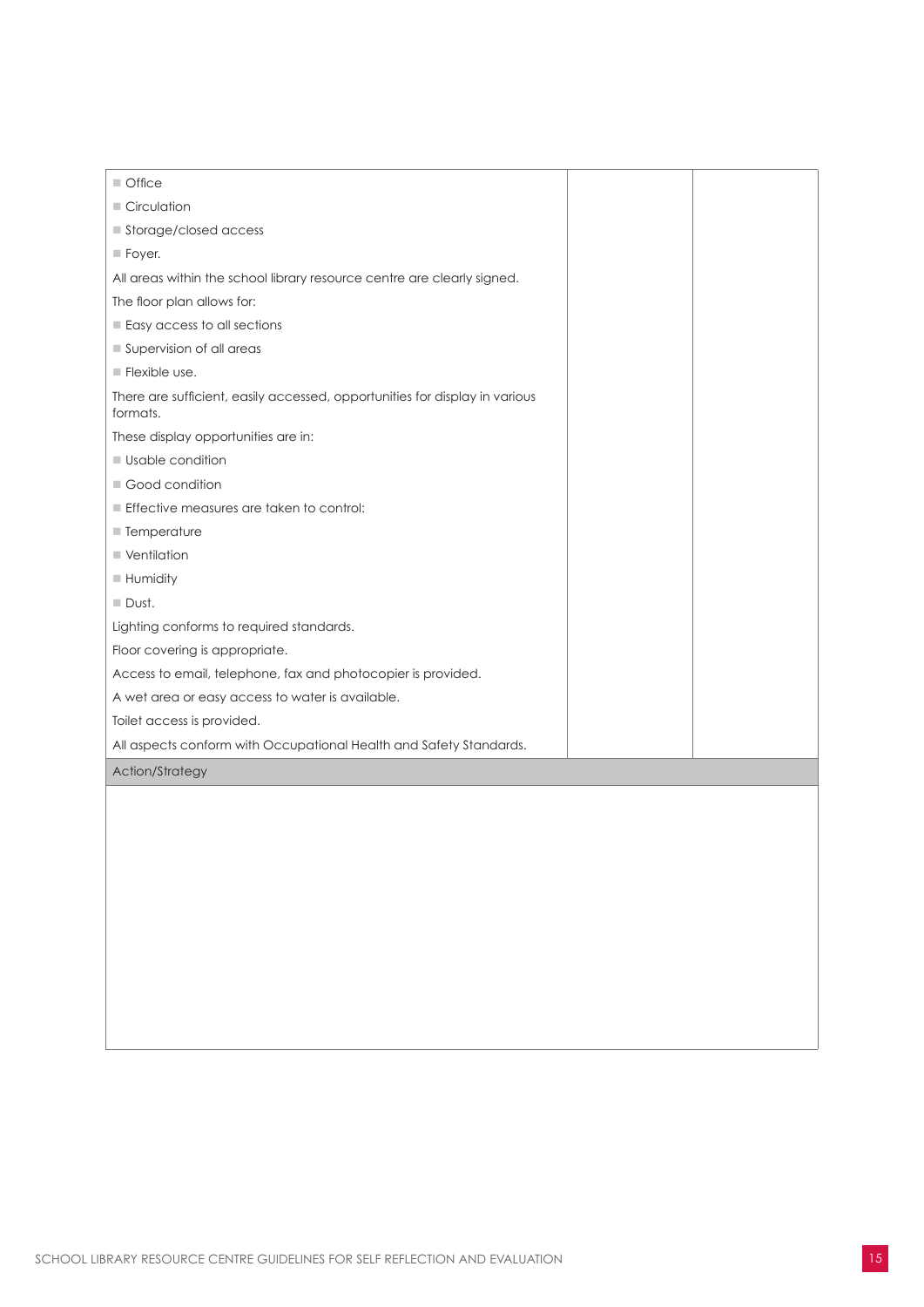| Statement                                                                      | Yes | <b>Needs attention</b> |
|--------------------------------------------------------------------------------|-----|------------------------|
| Furniture and equipment: Shelving                                              |     |                        |
| Shelving is:                                                                   |     |                        |
| Ergonomic                                                                      |     |                        |
| Flexible and caters for storage of a variety of materials                      |     |                        |
| Caters for open and closed access to certain collections as the need<br>arises |     |                        |
| Sufficient to store the various collections                                    |     |                        |
| An appropriate height for the users                                            |     |                        |
| Placed to allow access to all users.                                           |     |                        |
| All aspects conform with Occupational Health and Safety Standards.             |     |                        |
| Action/Strategy                                                                |     |                        |
|                                                                                |     |                        |
|                                                                                |     |                        |
|                                                                                |     |                        |
|                                                                                |     |                        |
|                                                                                |     |                        |
|                                                                                |     |                        |
|                                                                                |     |                        |
|                                                                                |     |                        |
|                                                                                |     |                        |
|                                                                                |     |                        |
|                                                                                |     |                        |

| Statement                                                                                                              | <b>Yes</b> | Needs attention |
|------------------------------------------------------------------------------------------------------------------------|------------|-----------------|
| Furniture and equipment: Users' area                                                                                   |            |                 |
| Adequate and appropriately sized ergonomic furniture is provided                                                       |            |                 |
| Areas are provided for:                                                                                                |            |                 |
| $\blacksquare$ Learning space/s for whole class                                                                        |            |                 |
| $\blacksquare$ Learning space/s for small group                                                                        |            |                 |
| Private study or small group area                                                                                      |            |                 |
| $\blacksquare$ Teacher reference access area                                                                           |            |                 |
| $\blacksquare$ Students' recreational reading                                                                          |            |                 |
| Student and staff access to technology: computers, devices, printers,<br>scanners, photocopiers and other peripherals. |            |                 |
| All aspects conform with Occupational Health and Safety Standards.                                                     |            |                 |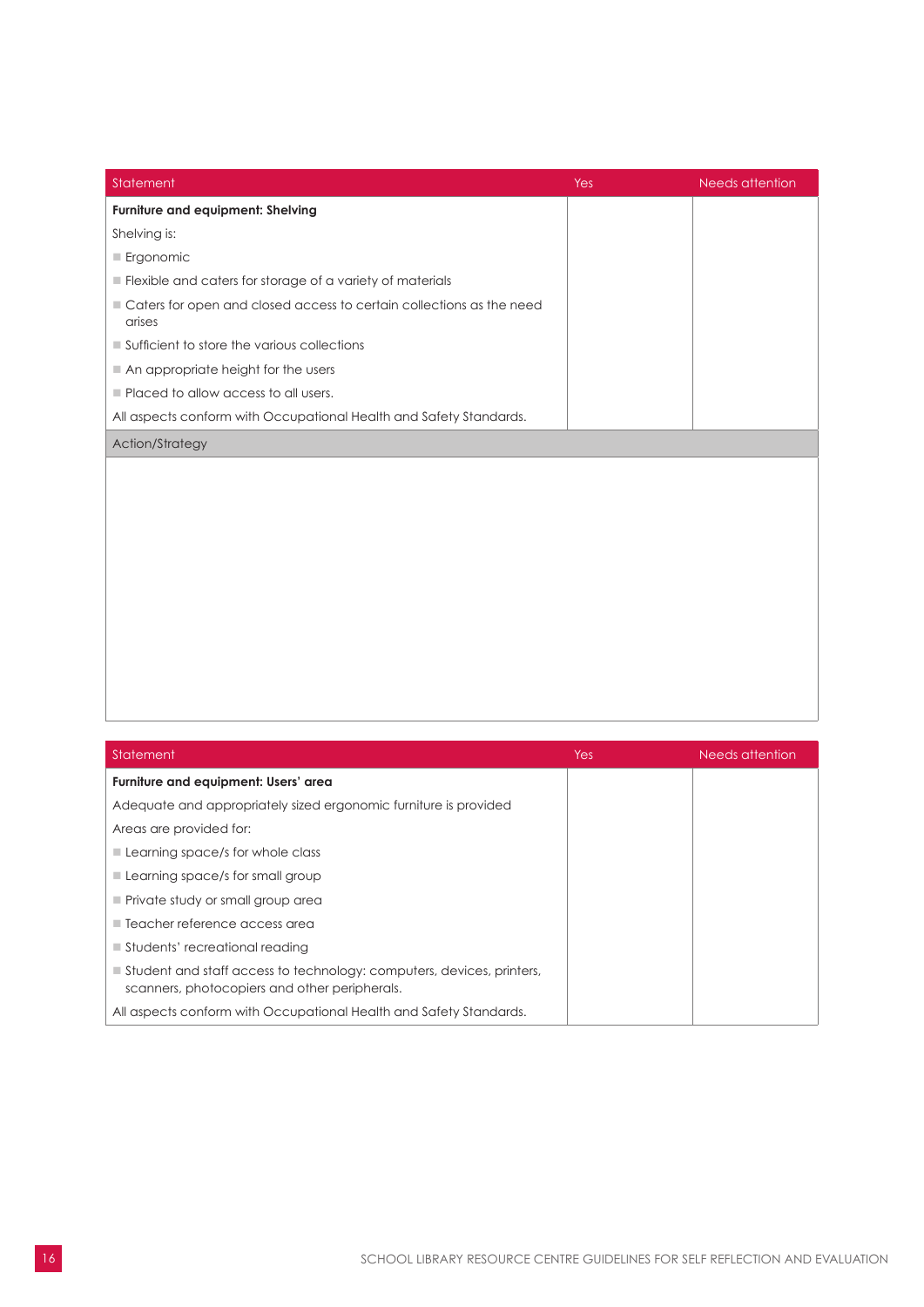### Action/Strategy

| Statement                                                                                   | Yes | Needs attention |
|---------------------------------------------------------------------------------------------|-----|-----------------|
| Furniture and equipment: Service area                                                       |     |                 |
| Circulation                                                                                 |     |                 |
| All features are ergonomic.                                                                 |     |                 |
| The circulation desk is within easy access of the workroom.                                 |     |                 |
| The circulation desk is suitable for the efficient management of the<br>circulation system. |     |                 |
| The returns chute is well positioned.                                                       |     |                 |
| Storage at the circulation desk is appropriate.                                             |     |                 |
| The circulation desk has sufficient work space and surface area.                            |     |                 |
| There are sufficient trolleys available.                                                    |     |                 |
| All aspects conform with Occupational Health and Safety Standards.                          |     |                 |
| <b>Action/Strategy</b>                                                                      |     |                 |
|                                                                                             |     |                 |
|                                                                                             |     |                 |
|                                                                                             |     |                 |
|                                                                                             |     |                 |
|                                                                                             |     |                 |
|                                                                                             |     |                 |
|                                                                                             |     |                 |
|                                                                                             |     |                 |
|                                                                                             |     |                 |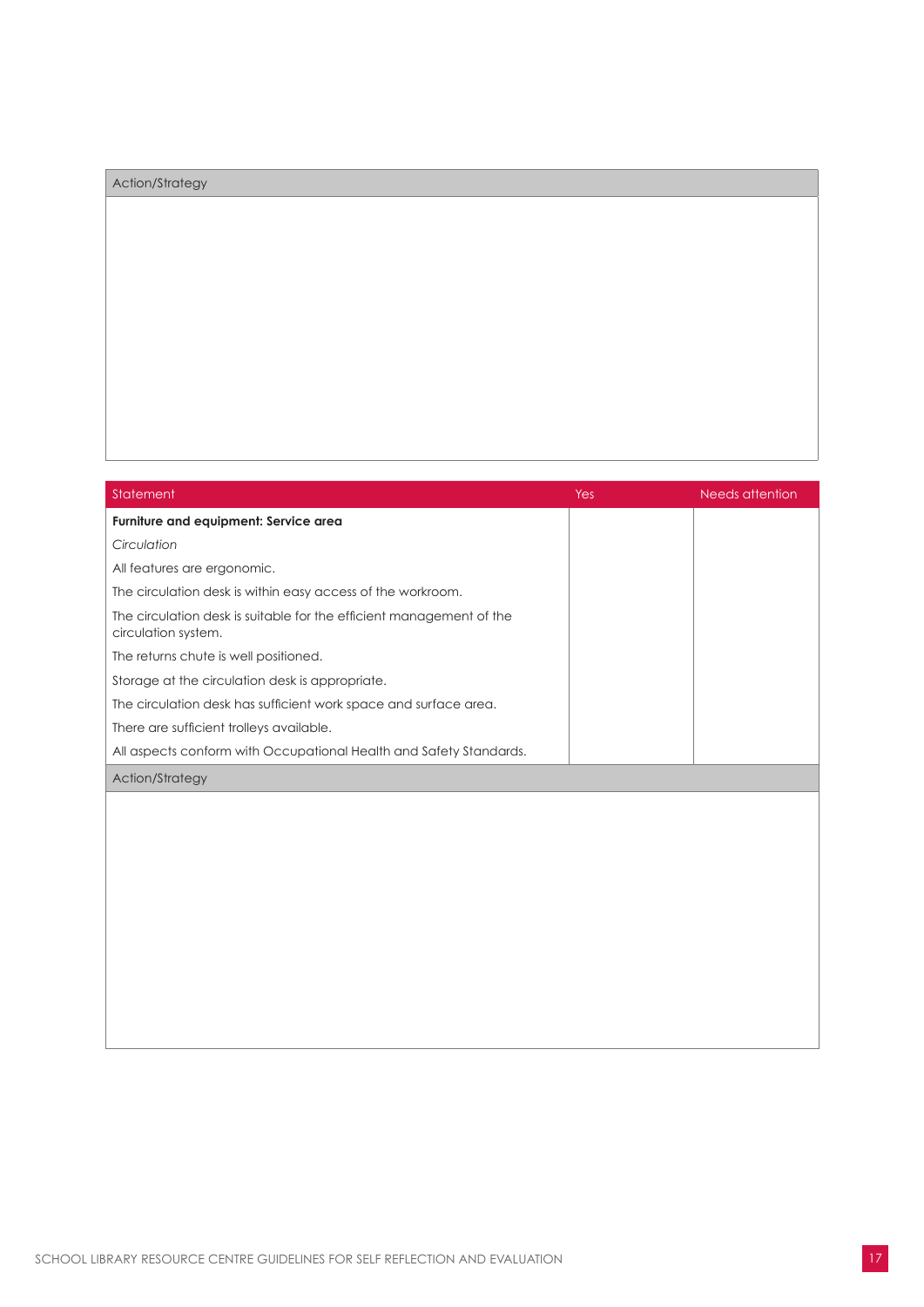| Statement                                                                               | Yes | <b>Needs attention</b> |
|-----------------------------------------------------------------------------------------|-----|------------------------|
| Workroom                                                                                |     |                        |
| The floor plan accommodates:                                                            |     |                        |
| ■ The range of work practices                                                           |     |                        |
| $\blacksquare$ An efficient workflow.                                                   |     |                        |
| Furniture is suitable for the efficient performance of management tasks.                |     |                        |
| Furniture is ergonomic.                                                                 |     |                        |
| There are sufficient workstations.                                                      |     |                        |
| There is sufficient shelving.                                                           |     |                        |
| There are sufficient filing cabinets, cupboards and drawers.                            |     |                        |
| Technology infrastructure is adequate and appropriate.                                  |     |                        |
| Effective measures are taken to control temperature, ventilation, humidity<br>and dust. |     |                        |
| Lighting conforms to required standards.                                                |     |                        |
| Floor covering is appropriate.                                                          |     |                        |
| Access to email, telephone, fax and photocopier is provided.                            |     |                        |
| A wet area or easy access to water is available.                                        |     |                        |
| Storage is appropriate and adequate.                                                    |     |                        |
| Secure storage is available for the personal belongings of staff.                       |     |                        |
| All aspects conform with Occupational Health and Safety Standards.                      |     |                        |
| Action/Strategy                                                                         |     |                        |
|                                                                                         |     |                        |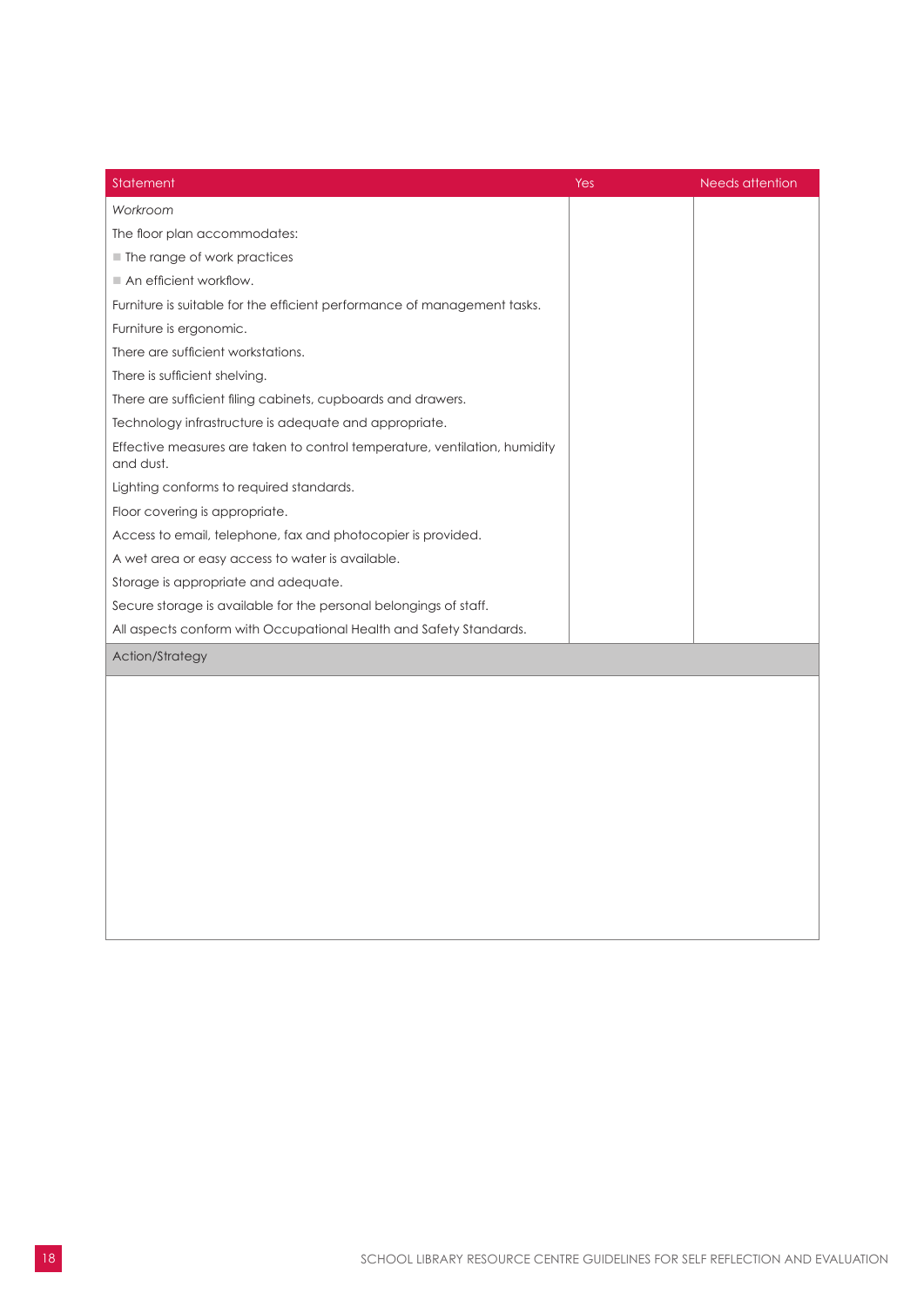<span id="page-20-0"></span>

| Statement                                                                                      | Yes | Needs attention |
|------------------------------------------------------------------------------------------------|-----|-----------------|
| Audiovisual storage and operation                                                              |     |                 |
| The floor plan accommodates:                                                                   |     |                 |
| ■ The range of work practices                                                                  |     |                 |
| An efficient workflow.                                                                         |     |                 |
| Furniture is suitable for the efficient performance of tasks.                                  |     |                 |
| Furniture is ergonomic.                                                                        |     |                 |
| There are sufficient workstations.                                                             |     |                 |
| There is sufficient storage.                                                                   |     |                 |
| Technology infrastructure is adequate and appropriate.                                         |     |                 |
| Effective measures are taken to control noise, temperature, ventilation,<br>humidity and dust. |     |                 |
| Lighting conforms to required standards.                                                       |     |                 |
| Floor covering is appropriate.                                                                 |     |                 |
| Access to email, telephone, fax and photocopier is provided.                                   |     |                 |
| Storage is appropriate and adequate.                                                           |     |                 |
| Secure storage is available for the personal belongings of staff.                              |     |                 |
| All aspects conform with Occupational Health and Safety Standards.                             |     |                 |
| Action/Strategy                                                                                |     |                 |
|                                                                                                |     |                 |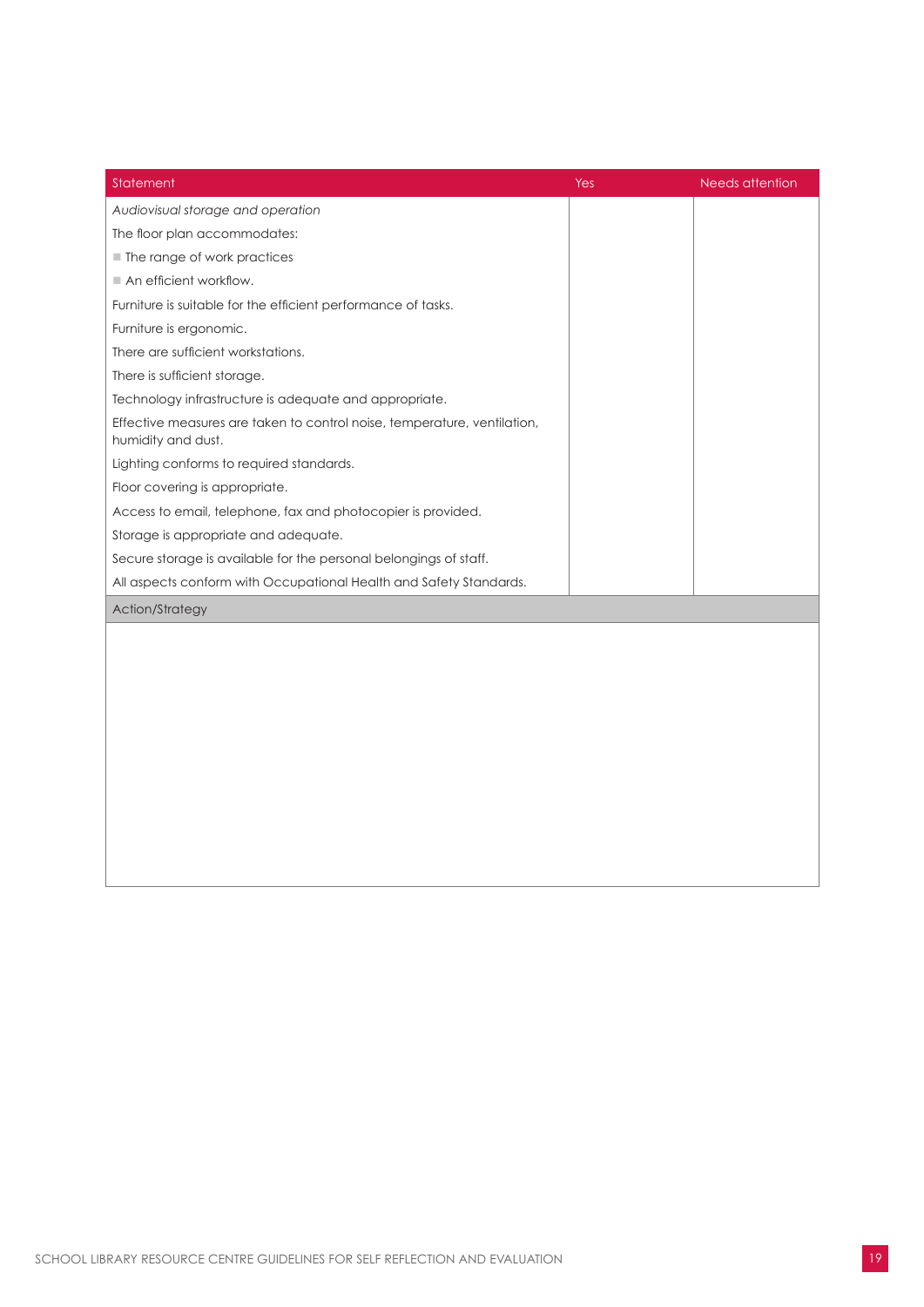<span id="page-21-0"></span>

| Statement                                                                               | Yes | <b>Needs attention</b> |
|-----------------------------------------------------------------------------------------|-----|------------------------|
| Office                                                                                  |     |                        |
| There is sufficient space for the range of management tasks.                            |     |                        |
| Furniture is ergonomic.                                                                 |     |                        |
| There are sufficient workstations.                                                      |     |                        |
| There are sufficient bookshelves, filing cabinets and drawers.                          |     |                        |
| Technology infrastructure is adequate and appropriate.                                  |     |                        |
| Effective measures are taken to control temperature, ventilation, humidity<br>and dust. |     |                        |
| Lighting conforms to required standards.                                                |     |                        |
| Floor covering is appropriate.                                                          |     |                        |
| Access to email, telephone, fax and photocopier is provided.                            |     |                        |
| Storage is appropriate and adequate.                                                    |     |                        |
| Secure storage is available for the personal belongings of staff.                       |     |                        |
| All aspects conform with Occupational Health and Safety Standards.                      |     |                        |
| Action/Strategy                                                                         |     |                        |
|                                                                                         |     |                        |
|                                                                                         |     |                        |
|                                                                                         |     |                        |
|                                                                                         |     |                        |
|                                                                                         |     |                        |
|                                                                                         |     |                        |
|                                                                                         |     |                        |
|                                                                                         |     |                        |
|                                                                                         |     |                        |
|                                                                                         |     |                        |
|                                                                                         |     |                        |

The checklist is an updated version of: S*chool Libraries: Guidelines for use with School Development Planning in Parish Primary Schools*. 1994, Catholic Education Office Melbourne. Section 5, Physical Facilities pages 17-20. Out of Print

### MAJOR REFURBISHMENT / NEW BUILDING

Strategies to provide a more detailed analysis of school library facilities are available in:

Australian School Library Association (ASLA) and Australian Library Association (ALIA) *Learning for the Future: Developing Information Services in Schools,* 2001, Curriculum Corporation, Carlton.

*Designing the learning environment* by Susan La Marca from *Learning in a Changing World* 2010, ACER Press, Camberwell*.*

This would be an essential reference for those considering a major refurbishment or new building.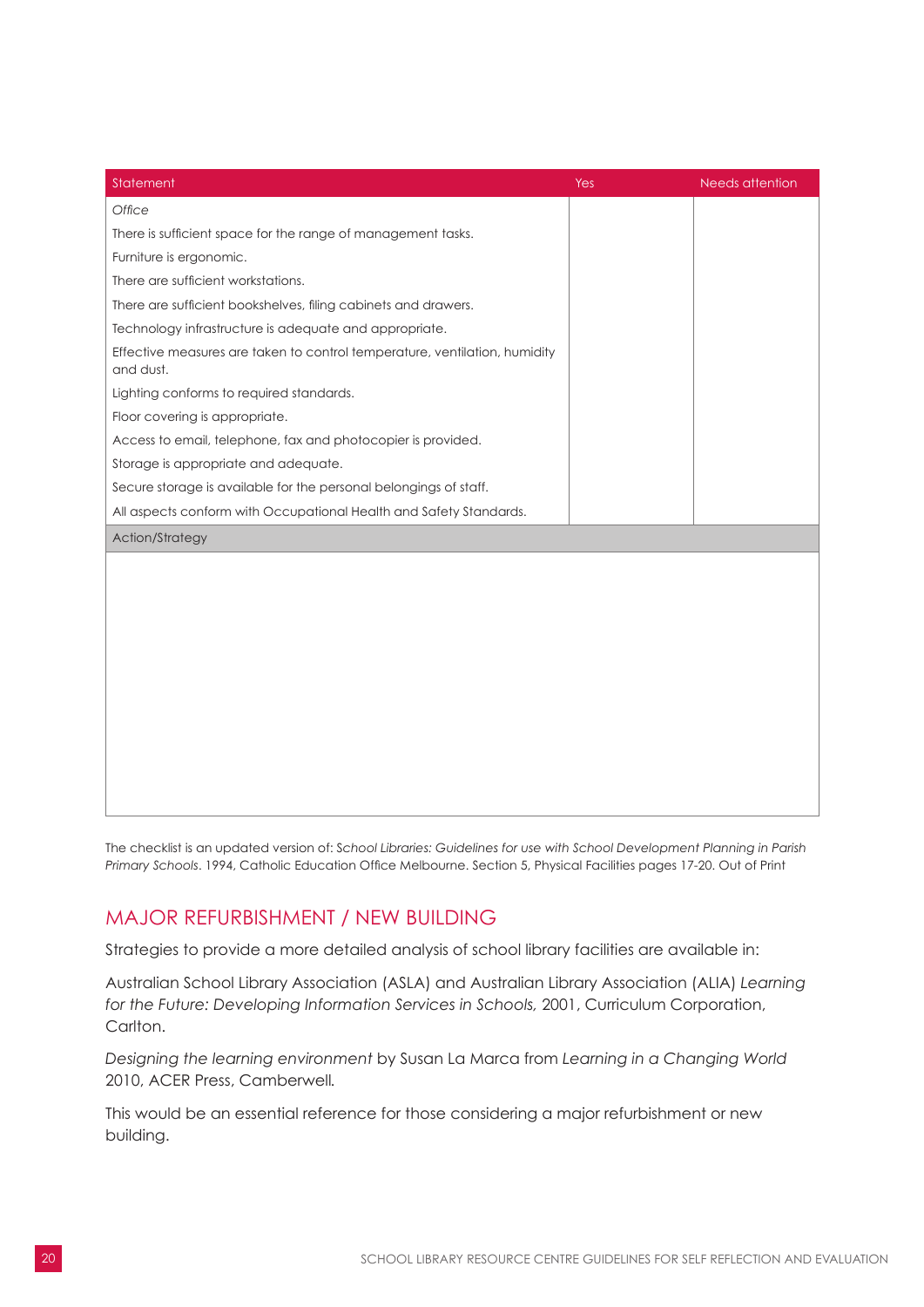# RESOURCES LIST

Australian Library and Information Association (ALIA) & Victorian Catholic Teacher Librarians (VCTL) 2007, *A manual for developing policies and procedures in Australian school library resource centres*.

Go to Resources at www.alia.org.au/groups/alia-schools or [vctl.pbworks.com](http://vctl.pbworks.com)

Australian School Library Association (ASLA), *School Library Research* www.asla.org.au/site/defaultsite/filesystem/documents/research.pdf Direct link to 'Impact of School Libraries on Student Achievement: a Review of the Research' — Report for the Australian School Library Association by Michele Lonsdale (2003)

Australian School Library Association (ASLA) and Australian Library and Information Association (ALIA) 2001, *Learning for the future: developing information services*, 2nd edition, Curriculum Corporation, Carlton South, Vic.

Australian School Library Association (ASLA) and Australian Library and Information Association (ALIA) 2009, *School library policies and statements*. www.alia.org.au/about-alia/policies-standards-and-guidelines

American Association of School Librarians [AASL] 2007, *Standards for the 21st century learner*, ALA, [online] at [www.ala.org/ala/mgrps/divs/aasl/guidelinesandstandards/learningstandards/](http://www.ala.org/ala/mgrps/divs/aasl/guidelinesandstandards/learningstandards/standards.cfm) [standards.cfm](http://www.ala.org/ala/mgrps/divs/aasl/guidelinesandstandards/learningstandards/standards.cfm)

Herring, J. 2010, *Improving students' web use and information literacy — a guide for teachers and teacher librarians*. Facet Publishing, London.

[www.facetpublishing.co.uk/title.php?id=743-2](http://www.facetpublishing.co.uk/title.php?id=743-2)

First chapter available as pdf [www.facetpublishing.co.uk/downloads/file/herring1.pdf](http://www.facetpublishing.co.uk/downloads/file/herring1.pdf)

Kennedy, J. 2006, *Collection Management: A concise introduction, a revised edition*, Centre for Information Studies, Charles Sturt University, Wagga Wagga, NSW

La Marca, Dr Susan 2007, *Rethink*, School Libraries Association of Victoria, Carlton.

*Learning in a Changing World* 2010, ACER Press, Camberwell. Titles include:

- Connect, communicate, collaborate by Judy O Connell and Dean Groom
- *Virtual worlds* by Judy O Connell and Dean Groom
- n *Designing the learning environment* by Susan La Marca
- **n** *Curriculum integration* by Ross Todd
- Resourcing for curriculum innovation by June Wall and Sandra Ryan

New York City Department of Education, *Librarians Handbook 2008*, New York School Library System, Office of Library Services, 2011.

[schools.nyc.gov/Academics/LibraryServices/LibraryHandbook](http://schools.nyc.gov/Academics/LibraryServices/LibraryHandbook)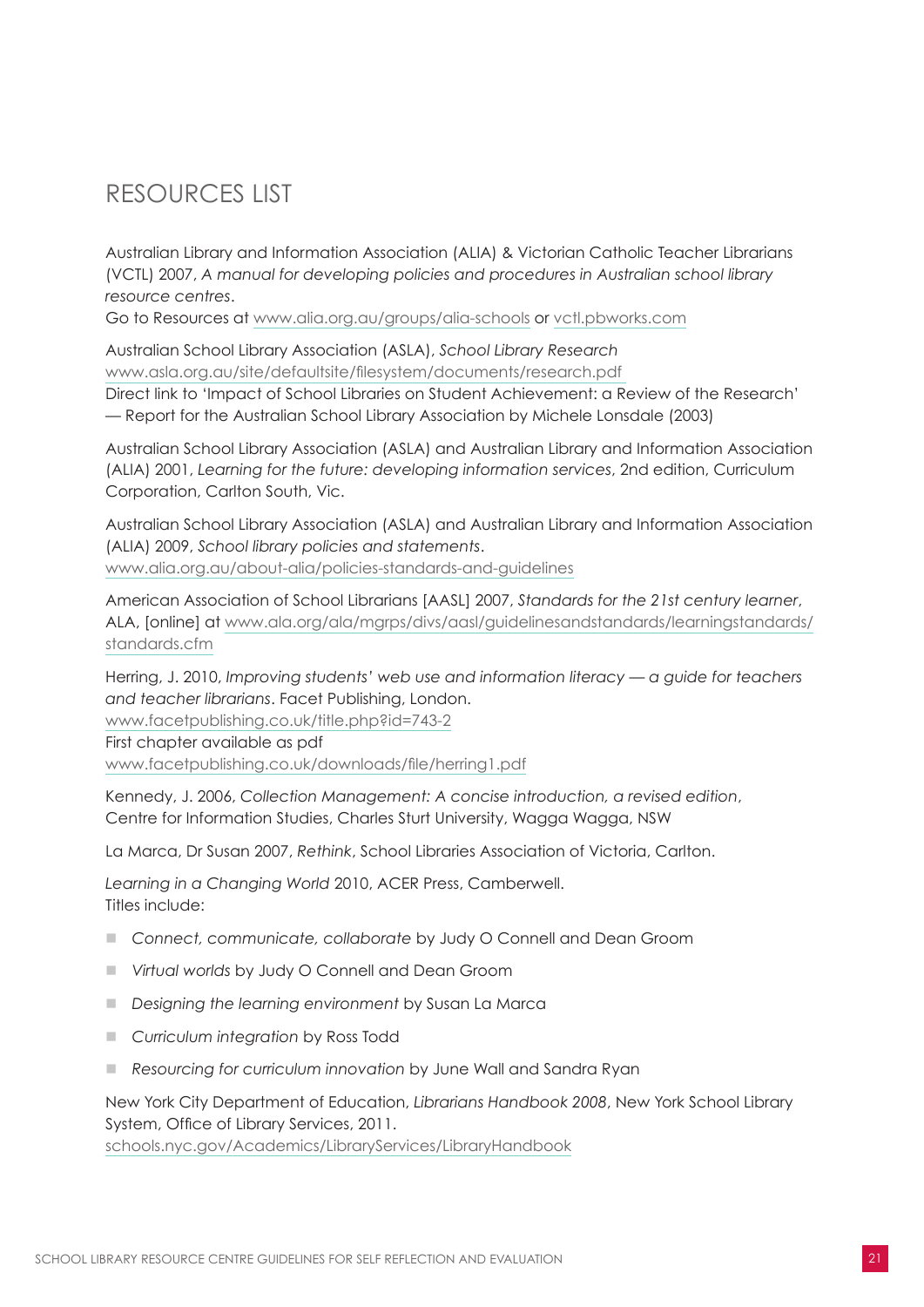# GLOSSARY

| <b>ALIA</b>                    | The Australian Library and Information Association [ALIA] is the professional organization for<br>the Australian library and information services sector. It seeks to empower the profession in<br>the development, promotion and delivery of quality library and information services to the<br>nation, through leadership, advocacy and mutual support.                                                                                                            |
|--------------------------------|----------------------------------------------------------------------------------------------------------------------------------------------------------------------------------------------------------------------------------------------------------------------------------------------------------------------------------------------------------------------------------------------------------------------------------------------------------------------|
| <b>ALIA Schools</b>            | The Australian Library and Information Association Schools is a group within ALIA which<br>promotes the interests of school libraries and teacher librarians. The group also provides<br>opportunities for professional development, lobbies for school libraries with state and<br>local groups, liaises with other groups, identifies and analyses current trends in teacher<br>librarianship whilst maintaining the profile of teacher librarianship within ALIA. |
| Audiovisual                    | A resource that combines sound and visual images.                                                                                                                                                                                                                                                                                                                                                                                                                    |
| Budget, recurrent              | An annual report detailing costs of recurrent expenditure on items such as books,<br>audiovisual materials, digital resources and subscriptions, online resources etc                                                                                                                                                                                                                                                                                                |
| Budget, capital                | Expenditure on resources such as furniture, shelving and equipment.                                                                                                                                                                                                                                                                                                                                                                                                  |
| Catalogue                      | The complete list of the Library's holdings that are systemically catalogued.                                                                                                                                                                                                                                                                                                                                                                                        |
| Central resource<br>management | The organization of all resources in a manner which ensures maximum access by the school<br>community. This organization, through the Library, means that the resources are processed<br>and catalogued in a systemic way. Depending on the physical facilities existing in the<br>school, resources many be centrally catalogued but not centrally housed.                                                                                                          |
| Collection size                | Physical resources: include all catalogued/listed items less than 10 years old. Include:                                                                                                                                                                                                                                                                                                                                                                             |
|                                | Print: books (reference, fiction, nonfiction), periodicals, newspapers, pamphlets, ephemera.                                                                                                                                                                                                                                                                                                                                                                         |
|                                | Graphic: posters, pictures, maps, models realia kits.                                                                                                                                                                                                                                                                                                                                                                                                                |
|                                | Digital: stand alone, that is DVDs, CDs, CD-ROMs etc not stored on a network.                                                                                                                                                                                                                                                                                                                                                                                        |
|                                | Hardware used to provide, create and present information: cameras, iPads, MP3 players etc.                                                                                                                                                                                                                                                                                                                                                                           |
| Collection size                | <b>Online resources:</b> include details of paid subscriptions to data bases, encyclopaedias etc.<br>These digital resources are available on the school's network or the web and are accessed<br>concurrently by many users, such as full text data bases of journals/newspapers, online<br>encyclopaedias, websites, Web 2.0 tools and resources.                                                                                                                  |
| <b>ICTs</b>                    | Information and communication technologies include tools such as word processing,<br>spreadsheets, presentation and database applications as well as online applications and<br>social networking tools.                                                                                                                                                                                                                                                             |
| Information literacy           | Information literacy has been defined by ALIA (2006) as an information process<br>where students can access, use, organise, create, present and evaluate information.<br>The information process requires the development of a range of skills at each of the six<br>stages: defining, locating, selecting, organizing, creating and evaluating. These skills can<br>be applied to a range of resources from print, to audiovisual, to digital.                      |
| Peripherals                    | Any device, such as a USB or printer, concerned with input/output or storage.                                                                                                                                                                                                                                                                                                                                                                                        |
| Resource                       | Any item catalogued and circulated through the school library resource centre.                                                                                                                                                                                                                                                                                                                                                                                       |
| Social media                   | Social media includes all Web 2.0 tools and other new and emerging media tools.                                                                                                                                                                                                                                                                                                                                                                                      |
| <b>VCTL</b>                    | The Victorian Catholic Teacher Librarians [VCTL] is an association of representatives from<br>Catholic school library networks across Victoria. It supports and maintains Catholic school<br>library networks across Victoria, communicates with Catholic teacher librarians and other<br>library staff via VCTL wiki and Facebook page and liaises with other library associations at<br>state and national level.                                                  |